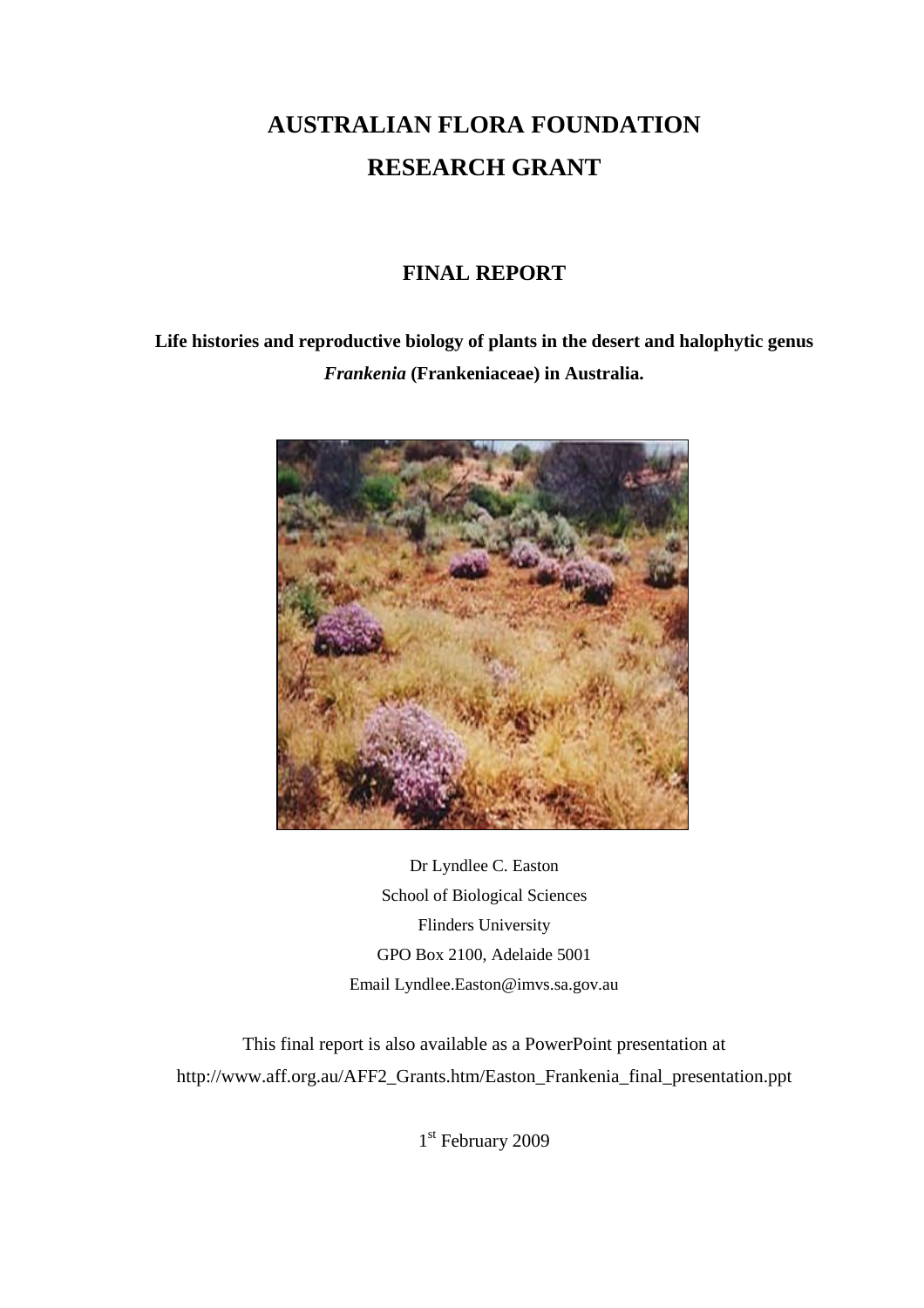#### **Summary**

# **Life histories and reproductive biology of plants in the desert and halophytic genus** *Frankenia* **(Frankeniaceae) in Australia.**

Dr Lyndlee C. Easton

School of Biological Sciences, Flinders University

The aim of this thesis was to investigate basic germination requirements for Australian species of *Frankenia* in relation to seed age, light requirements, temperature preferences, salinity tolerance, and soil properties. Germination strategies play a major role in the persistence of all plant taxa, particularly in arid zone halophyte species. The evolution of germination strategies is a consequence of plant taxa responses to environmental cues. Arid zone halophytes have evolved germination strategies under selective pressures – notably in relation to seed age, light requirements, temperature preferences, salinity tolerance, and soil properties – whereby they respond to a sequence of environmental cues that indicate periods of relatively high probability of subsequent seedling survival. Elucidating these strategies is of fundamental importance to the understanding of halophyte life histories. *Frankenia* in particular has several rare and little known species, and the vulnerability of these species cannot be assessed without basic life history data. This data is also a prerequisite for the consideration of *Frankenia* in salinity remediation, mine-site remediation, and coastal revegetation projects.

The underpinning aim of this study was to investigate reproductive strategies, and in particular the large-seeded versus small-seeded strategies in relation to environmental variables that are commonly experienced by arid zone halophyte plant taxa. Previous research has shown that larger-seededness arose several times in Australian *Frankenia* as a result of evolution towards fewer ovule numbers per fruit, although both the larger- and smaller-seeded species still co-occur in biogeographical proximity. By restricting the analysis of seed packaging strategy variations to similar habitats and within a genus, it was possible to uncover ecological correlates that would otherwise have been masked by the strong effects of habitat differences and phylogenetic constraints on seed mass. I could thus test the hypothesis that large-seededness is favoured over small-seededness in drought and/or saline stressed environments.

The key finding was that overall, larger-seedness is advantageous for rapid germination after transitory water availability, and for providing resources to seedlings if resources become limiting before their successful establishment. Smaller-seeded species delay germination until both soil-water availability and cooler temperatures persist over a long time period, improving the chances of successful establishment for the more slowly growing seedlings that are reliant on their surroundings for resources.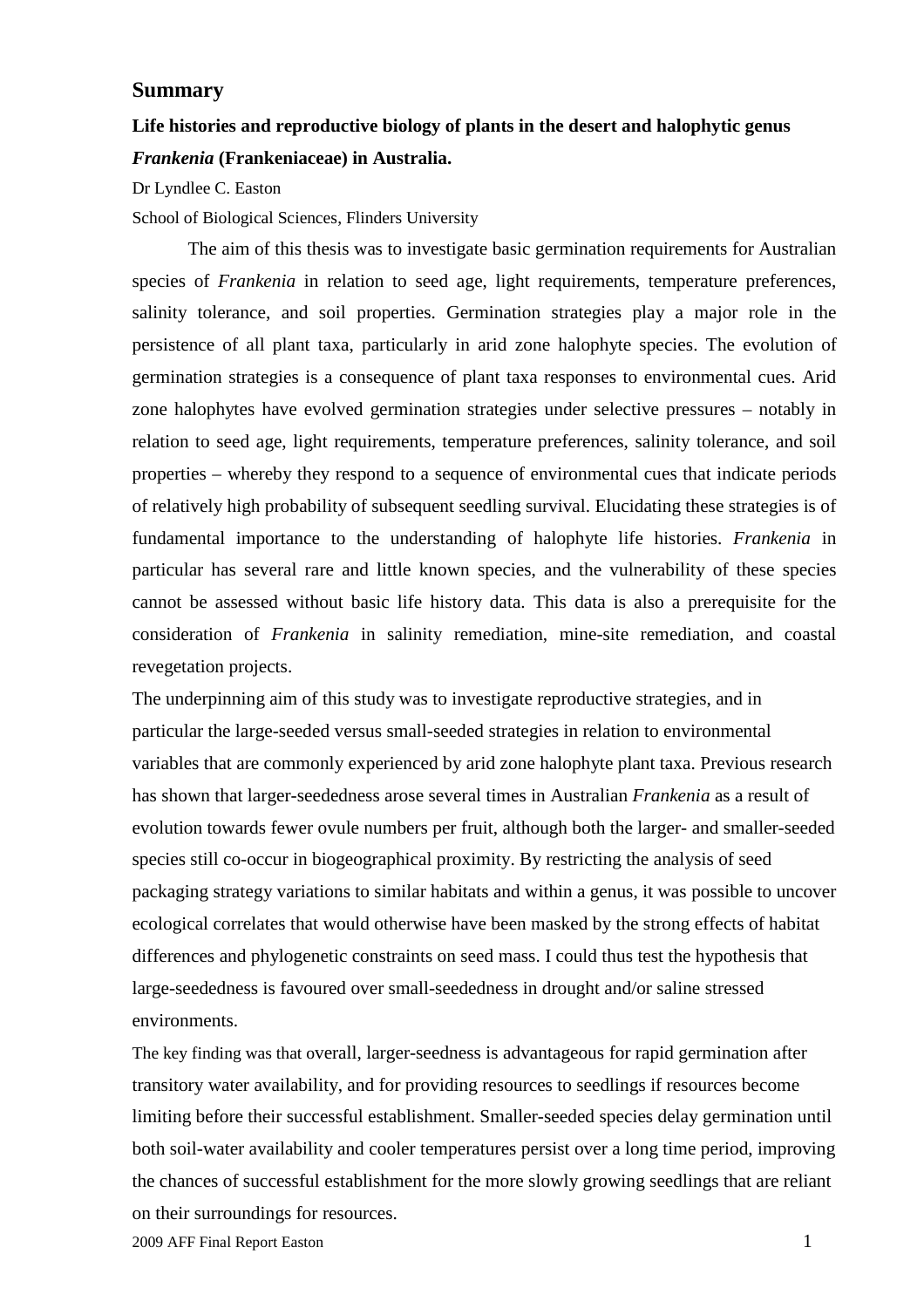#### **Project Overview**

This project was part of a PhD research project which investigated the life histories and reproductive strategies of Australian species in the plant genus *Frankenia* L. While *Frankenia* has a global distribution, Australia has more species of *Frankenia* than any other continent. *Frankenia* occurs in Mediterranean coastal, and arid inland regions, often on specialised soil types, notably saline and gypseous soils. The plants are small shrubs, subshrubs or herbs, and are found in habitats such as coastal cliffs and sand dunes, in coastal saltmarshes, and on the margins of salt lakes and salt-pans.

This project focused on the strategies that enable *Frankenia* to survive in the harsh salt- and water-stressed conditions of the Mediterranean, semi-arid, and arid regions of Australia. It is because of this geographical distribution that *Frankenia* were investigated for their use in revegetation projects, particularly in coastal zones, as well as for horticultural potential due to their tolerance to saline and drought conditions.

This project provided key data on the interspecific variation in reproductive strategies of Australian *Frankenia* species, particularly with respect to the significance of variation in seed mass/seed number on germination under different environmental conditions. Data were analysed on the association between seed mass/seed number and germination outcome (rates and success) in relation to salinity levels, ambient temperature, soil properties, and seed mineral content. Considerable interspecific variation in seed mass/seed number per fruit occurs among species of *Frankenia* in Australia. Seed mass and number are a particularly important characteristic of plant life history patterns. Larger seeds are thought to confer a greater chance of establishment in adverse conditions, (e.g. water-stressed environments). We tested whether larger-seeded species provided an advantage under various conditions that are faced by plants of the different species of *Frankenia*.

#### **Project Aims**

This project had two primary aims, namely:

1. To examine germination success across *Frankenia* species at different salinity levels at the seed and seedling stage, to determine how plant responses to salinity were influenced by seed mass. The results of this aspect of the study were of practical significance, since halophytic and saltmarsh plants – including *Frankenia* – play an important role in reclamation programs associated with increasing salinity problems, and in mine-site revegetation. The results established the suitability of *Frankenia* for cultivation in coastal and arid areas, particularly salt-affected areas.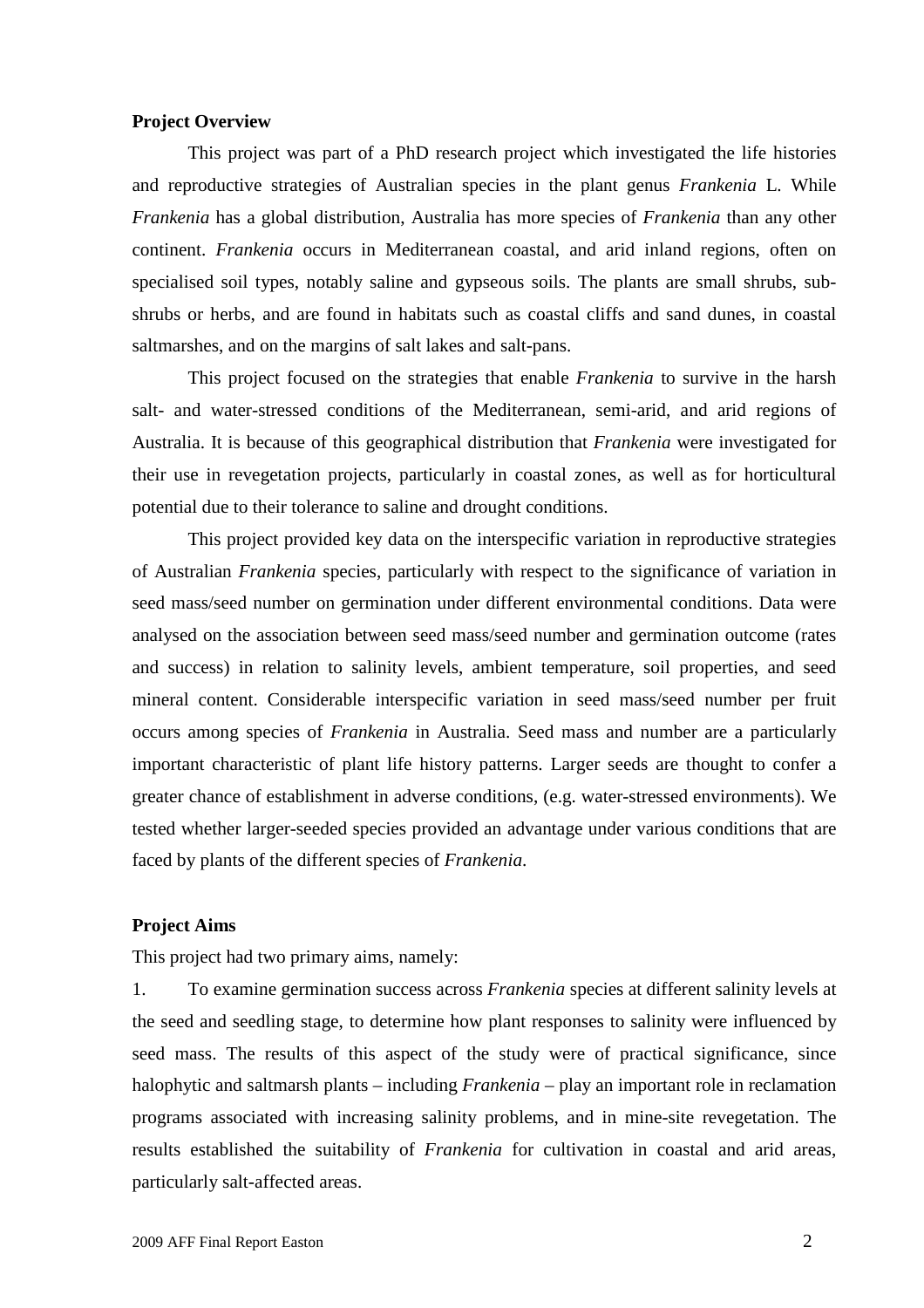2. To examine variation in seed mass and number (including seed mineral content) among species of *Frankenia* to test hypotheses concerning the consequences of these variations for seedling establishment under different conditions (e.g. temperature, light requirements, soil properties). This aspect of the project produced basic information on the reproductive biology of *Frankenia* including some species that are of conservation significance. The genus includes species that have limited or disjunct distributions and others about which very little is known. A species of particular conservation significance in South Australia is *F. plicata* which is considered to be nationally endangered.

#### **Project results**

The results of each facet of this project are documented in chapters of my PhD thesis entitled:

### **Easton, L.C. (2008) Life history strategies of Australian species of the halophyte and arid zone genus** *Frankenia* **L. (Frankeniaece). Flinders University, Adelaide, Australia**.

This thesis is available for viewing on the National Australian Digital Theses Program web site. http://catalogue.flinders.edu.au/local/adt/public/adt-SFU20081124.105244/

Each chapter of my thesis was written as a manuscript to be published in peer review journals. These manuscripts are included as part of this final report. To date, three manuscripts have been published in peer reviewed international journals. The remaining three are currently in review. The publication status of each paper is included in its '**Abstract'**. Also available on the website is the PowerPoint presentation given at the Australian Ecology Society 2003 Armidale Conference (http://www.aff.org.au/AFF2\_Grants.htm/ Easton\_Armidale\_Presentation.ppt). All manuscripts and presentations have acknowledged the financial support of the Australian Flora Foundation.

I declare that all information within this report is a true and accurate record. Sincere thanks to the Australian Flora Foundation for supporting this project.

Dr Lyndlee C. Easton 1 st February 2009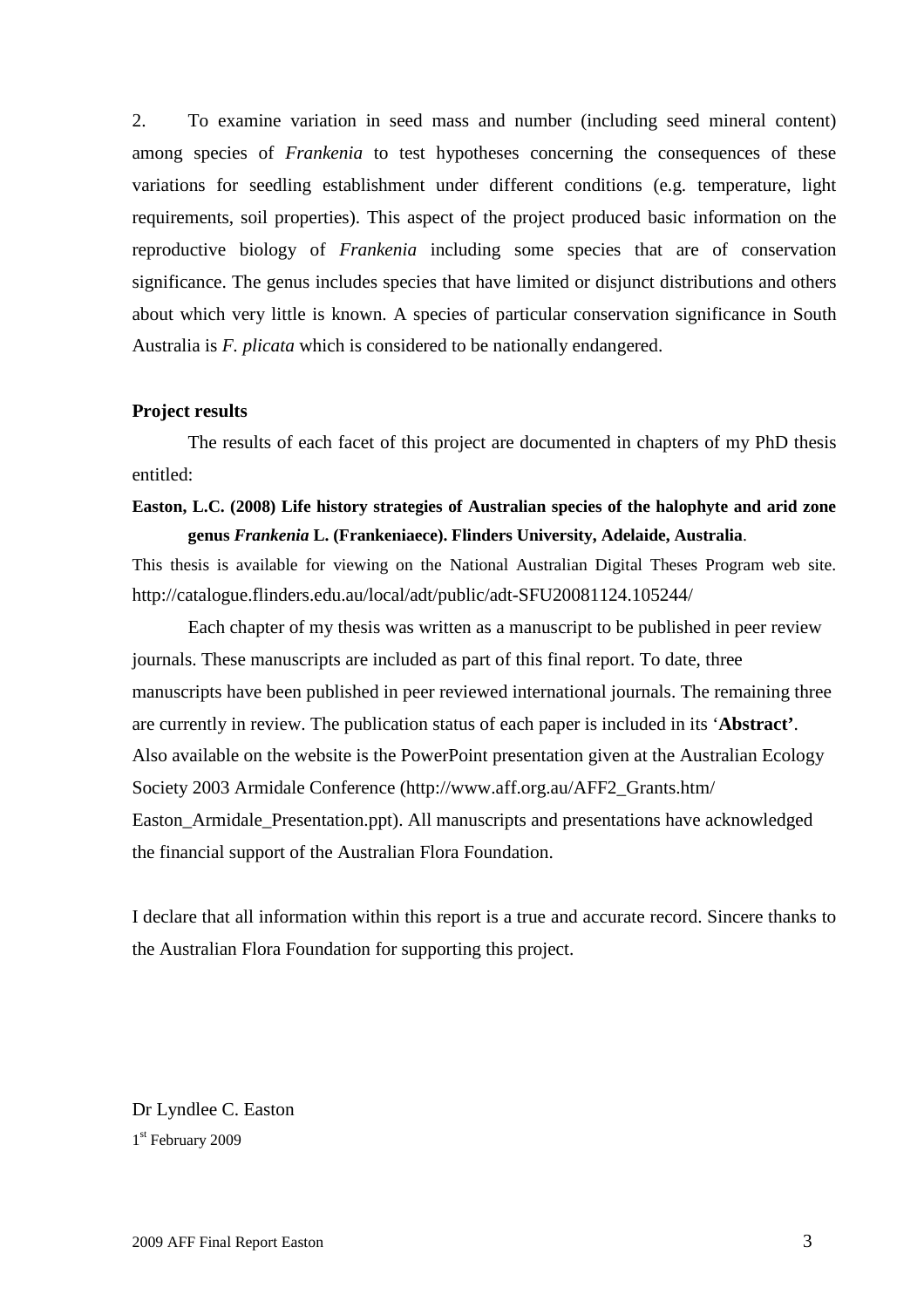#### **SUMMARY**

The aim of this thesis was to investigate basic germination requirements for Australian species of *Frankenia* in relation to seed age, light requirements, temperature preferences, salinity tolerance, and soil properties. Germination strategies play a major role in the persistence of all plant taxa, particularly in arid zone halophyte species. The evolution of germination strategies is a consequence of plant taxa responses to environmental cues. Arid zone halophytes have evolved germination strategies under selective pressures – notably in relation to seed age, light requirements, temperature preferences, salinity tolerance, and soil properties – whereby they respond to a sequence of environmental cues that indicate periods of relatively high probability of subsequent seedling survival. Elucidating these strategies is of fundamental importance to the understanding of halophyte life histories. *Frankenia* in particular has several rare and little known species, and the vulnerability of these species cannot be assessed without basic life history data. This data is also a prerequisite for the consideration of *Frankenia* in salinity remediation, mine-site remediation, and coastal revegetation projects. (A summary of the findings per species is given in **APPENDIX A**).

The underpinning aim of this study was to investigate reproductive strategies, and in particular the large-seeded versus small-seeded strategies in relation to environmental variables that are commonly experienced by arid zone halophyte plant taxa. Previous research has shown that larger-seededness arose several times in Australian *Frankenia* as a result of evolution towards fewer ovule numbers per fruit, although both the larger- and smaller-seeded species still co-occur in biogeographical proximity. By restricting the analysis of seed packaging strategy variations to similar habitats and within a genus, it was possible to uncover ecological correlates that would otherwise have been masked by the strong effects of habitat differences and phylogenetic constraints on seed mass. I could thus test the hypothesis that large-seededness is favoured over small-seededness in drought and/or saline stressed environments. The following summarises the six specific areas that were investigated.

## **1. Germination in two Australian species of** *Frankenia* **L.,** *F. serpyllifolia* **Lindl. and** *F. foliosa* **J.M. Black – effect of seed mass, seed age, light, and temperature.**

I found differing germination patterns between a larger-seeded species (*F. serpyllifolia* has 1–2 seeds per fruit), and a smaller-seeded species (*F. foliosa* has up to 27 seeds per fruit) despite occurring in close geographical proximity. The seeds of the larger-seeded species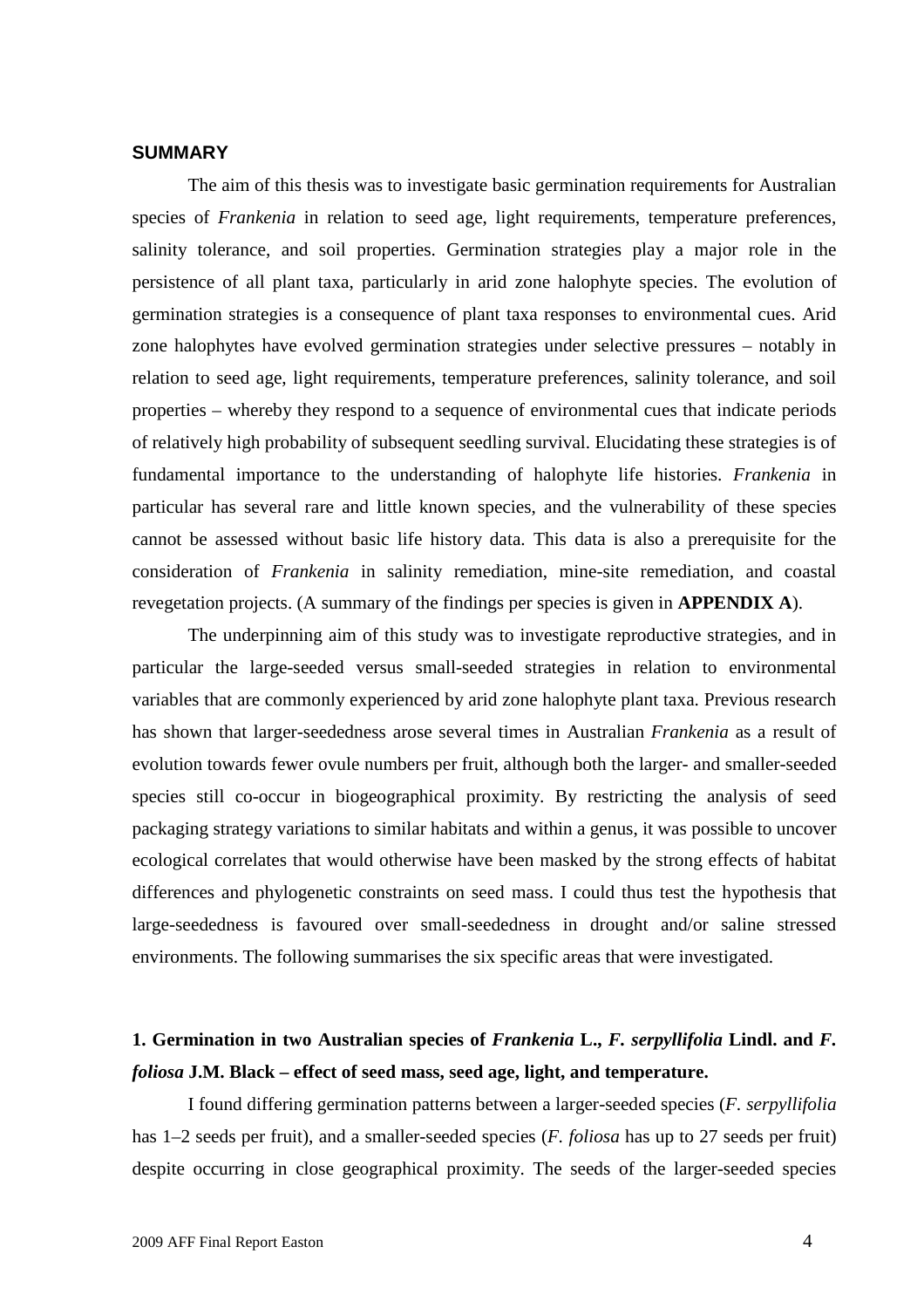required less specific abiotic conditions for germination success than the smaller-seeded species. Overall, the smaller-seeded species had lower germination rates, did not germinate without exposure to light, and were more temperature specific (a cooler temperature preference) for germination success. However, while seeds of up to 7-years in age were highly viable in both seed mass categories, 7-year old seeds of the smaller-seeded species germinated as successfully as 1-year old seeds, providing the temperature was 24°C or less. The 7-year old seeds of the larger-seeded species were slightly less viable than the 1-year old seeds. After 21-days, germination success was not significantly different between the two seed mass categories. It appeared that large-seededness was only favoured during the first few days after rainfall. This suggested that the larger-seeded species could take advantage of any rainfall (albeit capricious) for germination, whereas the smaller-seeded species delayed germination pending favourable conditions for seedling establishment. As seed viability was high for 7-year old seeds, smaller-seeded species could delay germination over many years if favourable conditions were irregular. Note that cooler temperatures are associated with the rainy season (thus higher soil-water availability) in regions of *Frankenia* distribution in Australia.

(For the full report on the effects of seed mass, seed age, light, and temperature on *Frankenia serpyllifolia* and *F. foliosa*, please refer to Easton, L.C. and Sonia Kleindorfer, S (2008) Germination in two Australian species of *Frankenia* l., *F. serpyllifolia* Lindl. and *F. foliosa* J.M.Black (Frankeniaceae) – effects of seed mass, seed age, light, and temperature. Transactions of the Royal Society of South Australia, 132(1): 29–39**)**.

### **2. Interaction effects of seed mass and temperature on germination in Australian species of** *Frankenia L.*

I further investigated the temperature/seed mass interaction effect on germination in 12 *Frankenia* species, (six larger-seeded species and six smaller-seeded species). The largerseeded species had faster germination rates than smaller-seeded species at temperatures from 17°C to 29°C. Germination success by day 28 was not significantly different between seed mass categories at 17°C. As temperature increased, germination success in both seed mass categories decreased, but the rate of decrease was higher in smaller-seeded species. This suggested that the temperature/seed mass interaction effect was more important in smallerseeded species than larger-seeded species, as both germination rates and germination success were delayed at higher temperatures in the smaller-seeded species. This supports the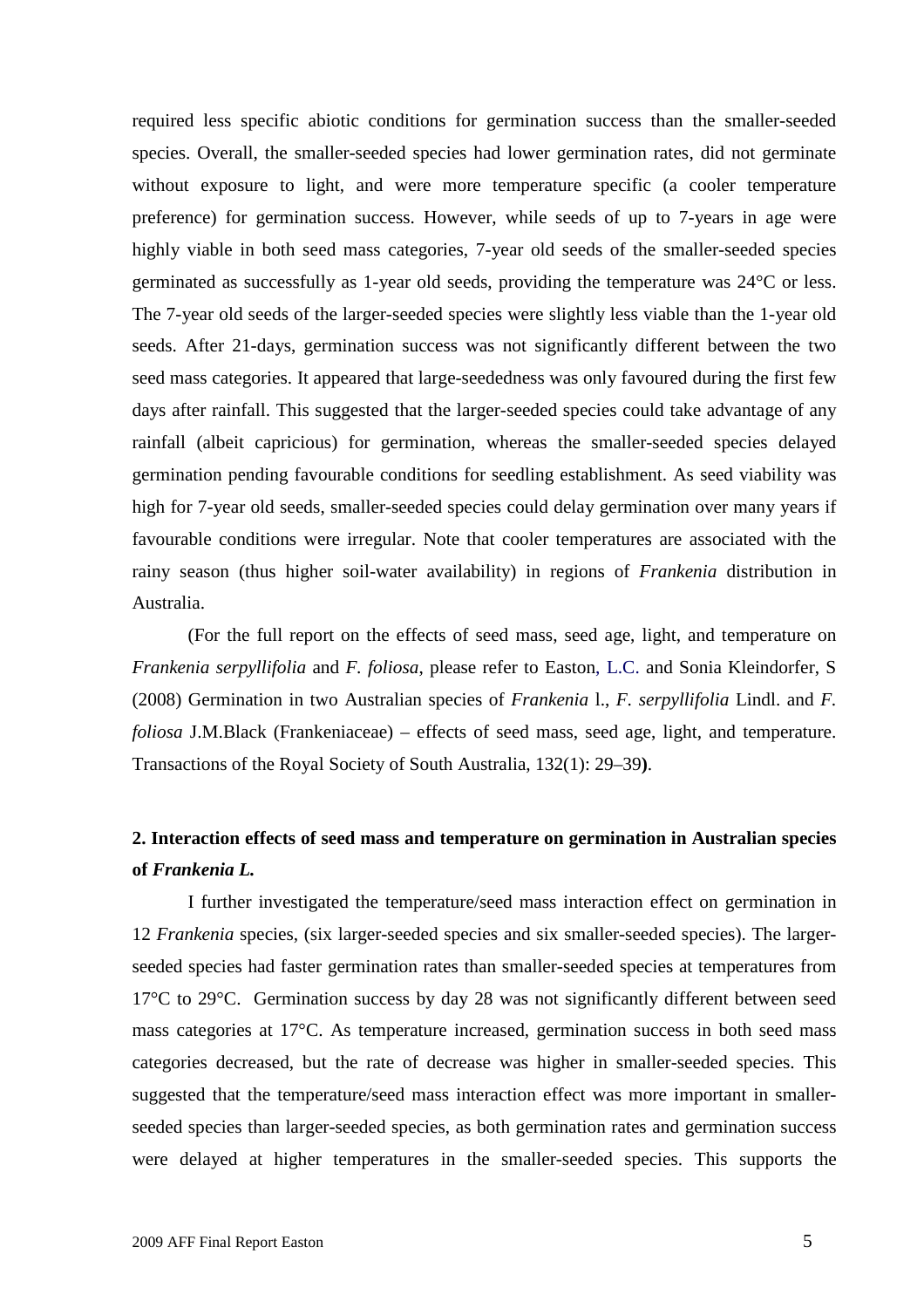hypothesis that smaller-seeded species are more reliant on specific abiotic conditions (specifically cooler weather and, by inference, the rainy season) for successful germination and consequent seedling establishment.

(For the full report of the interaction effects of seed mass and temperature on Australian species of *Frankenia*, please refer to Easton, L.C. and Sonia Kleindorfer, S (2008) Interaction effects of seed mass and temperature on germination in Australian species of *Frankenia* (Frankeniaceae) Folia Geobot 43:383–396.)

#### **3. Germination requirements for Australian species of** *Frankenia L.*

Within the seed mass categories there were differences in germination rates and germination success between species. I investigated germination in 17 *Frankenia* species in relation to light requirements for germination, and temperature preferences (equated as time to  $T_{50}$ , and examined seedling emergence success from soil. This information is pivotal when considering species suitability for inclusion in rehabilitation, remediation and revegetation projects. Light did not inhibit germination in any species; moreover it appeared to promote germination in many species. Consequently seeds covered or buried by soil would be less likely to germinate. Germination decreased with increasing temperature within the range 17<sup>o</sup> to 29C in all but three species (two larger-seeded species and one smaller-seeded species), which had higher germination at 23°C than 17°C. The *F. pauciflora* complex, especially the WA varieties and including *F. confusa*, had low germination even at 17°C, suggesting that a more specific temperature cue was necessary for germination success. Seedling emergence from soil was very low for all species. While seeds from most *Frankenia* species are highly viable, the conditions for successful seedling emergence appeared far less certain. Furthermore, seedling survival to six months was variable between species, and poor overall. Significantly, species with a higher percentage of seedling survival were species with slower initial germination rates.

(For the full report on germination requirements for individual Australian species of *Frankenia*, please refer to my PhD thesis, Chapter 4: Germination requirements for Australian species of Frankenia L (Frankeniaceae).

### **4. Soil characteristics associated with habitats of central and southern Australian species of** *Frankenia* **L.**

In central and southern Australia, *Frankenia* distribution is disjunct, and species rarely co-occur within a single community. I investigated whether specific soil properties influenced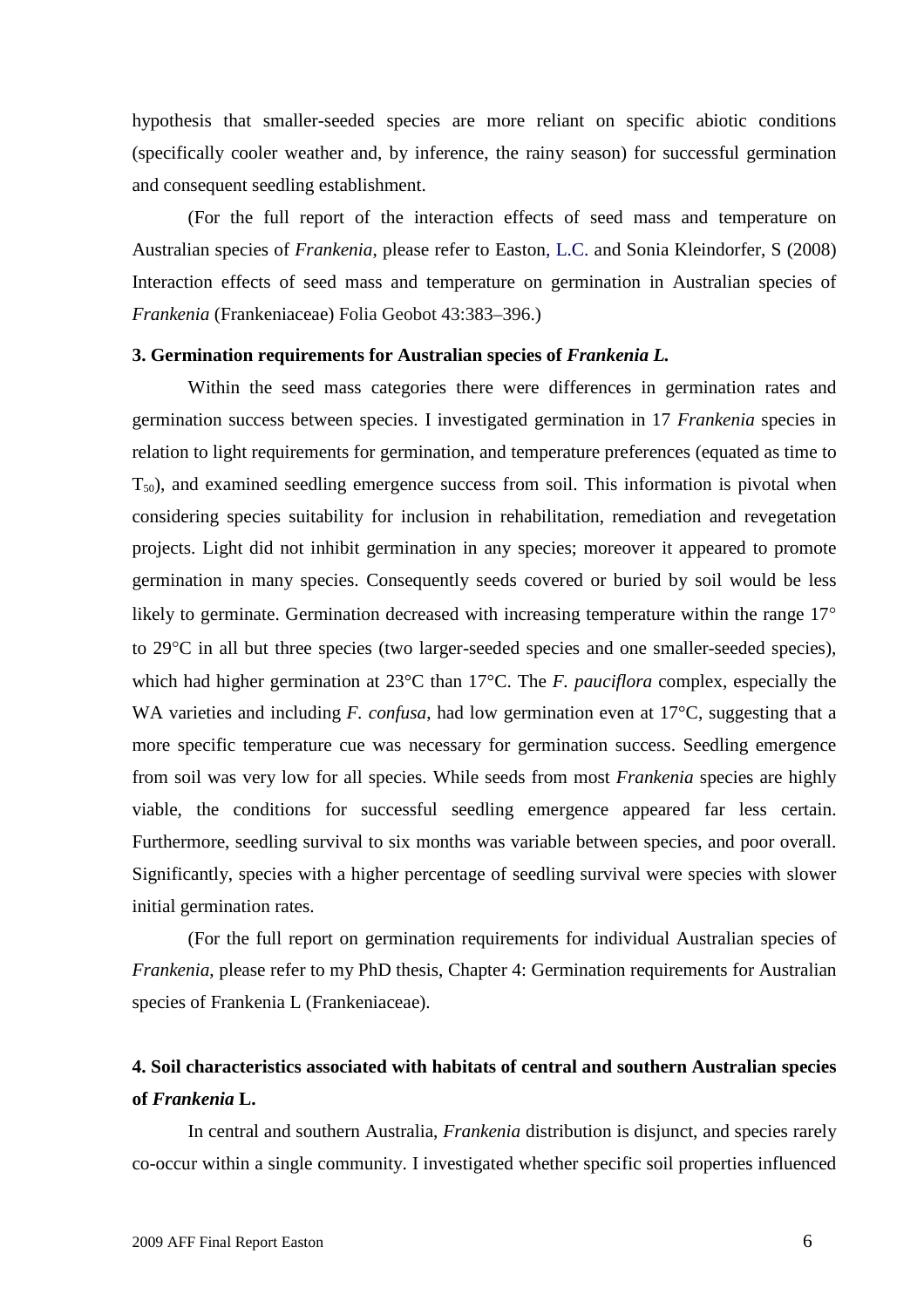species or seed mass category distribution. For soil elements, there were significant differences in the proportions of calcium, aluminium, potassium, magnesium and sulfur in the crustal and sub-crustal layers between species and between seed mass categories. For soil properties, the inter-relationship of available soil-water, exchangeable cation ratios, and incidence of calcium compounds (limestone, gypsum) were significant in assigning species and seed mass category distribution. Overall, soils associated with smaller-seeded species were more highly saline and sodic, and had a higher pH, carbonate  $(CO_3)$  content, and  $K^{\dagger}$ :Na<sup>+</sup> ratio. However, populations of most species were distributed over saline, non-saline, sodic and non-sodic soils, suggesting that while *Frankenia* is salt-tolerant, the genus is not an obligate halophyte. *Frankenia foliosa* was the only species that appeared to be a gypsophile; however, populations of this species occurred over a wide range of soil types. *Frankenia foliosa, F. sessilis,* and the SA varieties of *F. pauciflora* were proposed to be suitable species for inclusion in salinity remediation programs due to their natural occurrence in highly saline soils, although these species did take slightly longer to establish.

(For the full report on soil characteristics associated with the habitats of central and southern Australian *Frankenia* species, please refer to my PhD thesis: Chapter 5: Soil properties associated with the habitats of central and southern Australian species of Frankenia L. (Frankeniaceae).

# **5. Effects of seed mass and salinity levels on germination in Australian species of** *Frankenia* **L.**

Because *Frankenia* occurs on saline and non-saline soils, I investigated the salinity level/seed mass interaction effects on germination. Overall, germination decreased as salinity levels (as indicated by EC) increased from 0.4 dS/m to 38.87 dS/m. Previously, I had revealed that plants of the smaller-seeded species appeared to tolerate more highly saline soils than the larger-seeded species. Conversely, I also demonstrated that the larger-seeded species had higher germination rates and germination success at higher salinities. However, these results were influenced by the extremely poor germination of WA *F. pauciflora* seeds. This species germinated poorly in all experiments suggesting that the requirements for high germination success in WA *F. pauciflora* were not uncovered in this thesis. Decreased germination at high salinity levels in the smaller-seeded species, despite their natural distribution in highly saline soils, infers that they have mechanisms to delay germination under highly saline conditions. Salt stress is not conducive to successful seedling establishment. Prolonged rainfall would decrease salinity levels by diluting the saline soil-water. Prolonged rainfall would also extend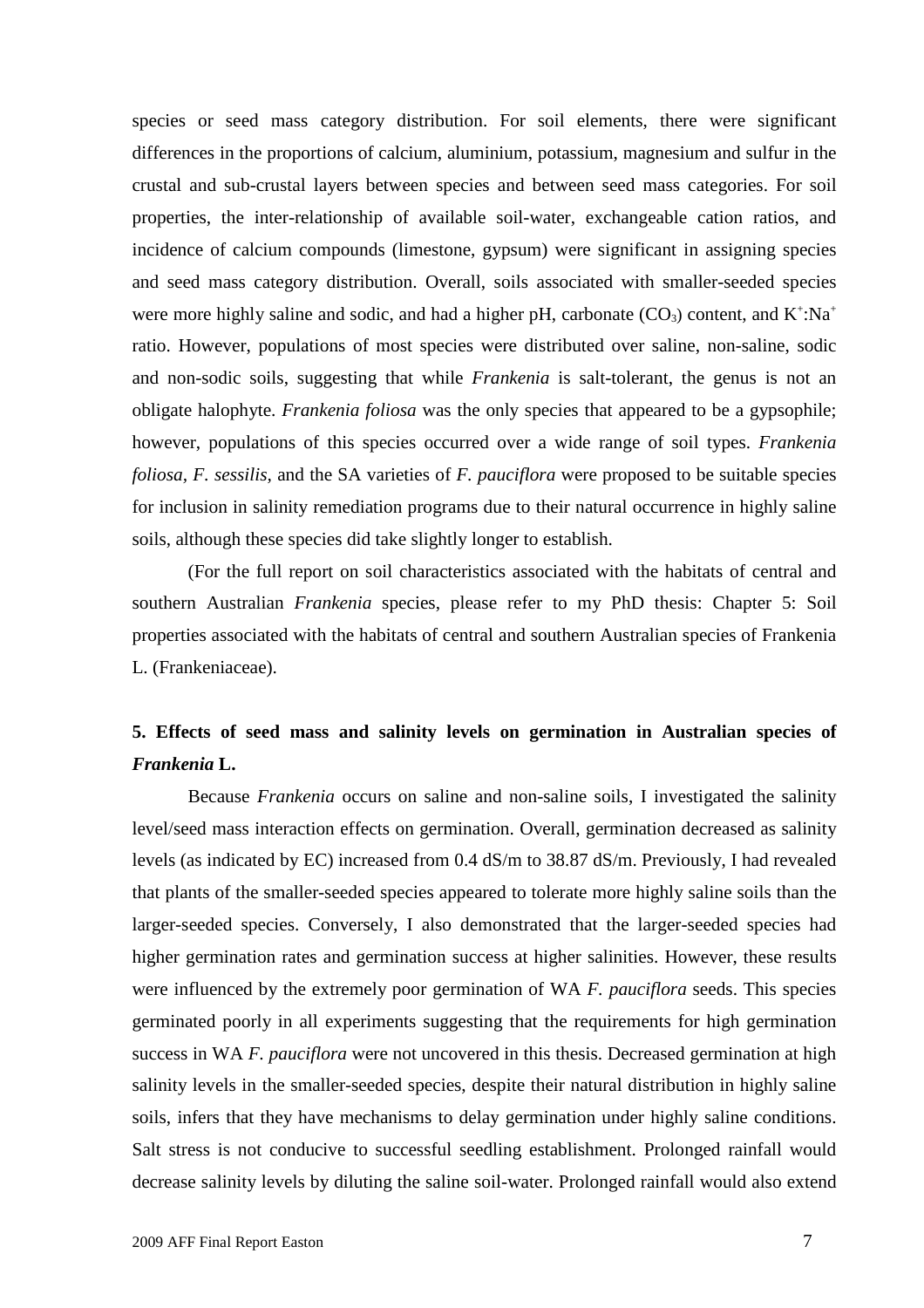soil-water availability for the relatively more slowly growing seedlings from the smallerseeded species.

(For the full report on the interaction effect of salinity levels and seed mass on germination in Australian *Frankenia* species, please refer to Easton, L.C. and Sonia Kleindorfer, S (2009) Effects of salinity levels and seed mass on germination in Australian species of *Frankenia* L. (Frankeniaceae) Environmental and Experimental Botany 65: 345–352**)**

#### **6. Seed mineral contents in Australian species of** *Frankenia* **L.**

Finally, I investigated seed mineral nutrient content to disclose any differences between species and/or seed mass categories. In general, the proportions of elements per 0.4 grams of seeds were consistent between species. Thus, seedlings of larger-seeded species would have more of the proscribed (and possibly phylogenetically constrained) proportion of resources for establishment, and by inference, tolerate more stressful environments by being less reliant on it for successful establishment. However, proportions of three elements were significantly different between seed mass categories: boron, and sodium were in higher proportions in larger-seeded species, while copper was higher in smaller-seeded species. (For the full report on seed mineral nutrient contents of Australian species of *Frankenia*, please refer to my PhD thesis, Chapter7: Seed mineral nutrient contents in Australian species of *Frankenia* L. (Frankeniaceae).

#### *Conclusion*

Overall, larger-seedness is advantageous for rapid germination after transitory water availability, and for providing resources to seedlings if resources become limiting before their successful establishment. Smaller-seeded species delay germination until both soil-water availability and cooler temperatures persist over a long time period, improving the chances of successful establishment for the more slowly growing seedlings that are reliant on their surroundings for resources.

#### *Limitations of the thesis and further work*

This research is the first comprehensive study on *Frankenia* ecology. The original research proposal for this study was heavily based on seedling survival in relation to water stress and salt tolerance. The proposal argued that larger seeds produce larger seedlings, and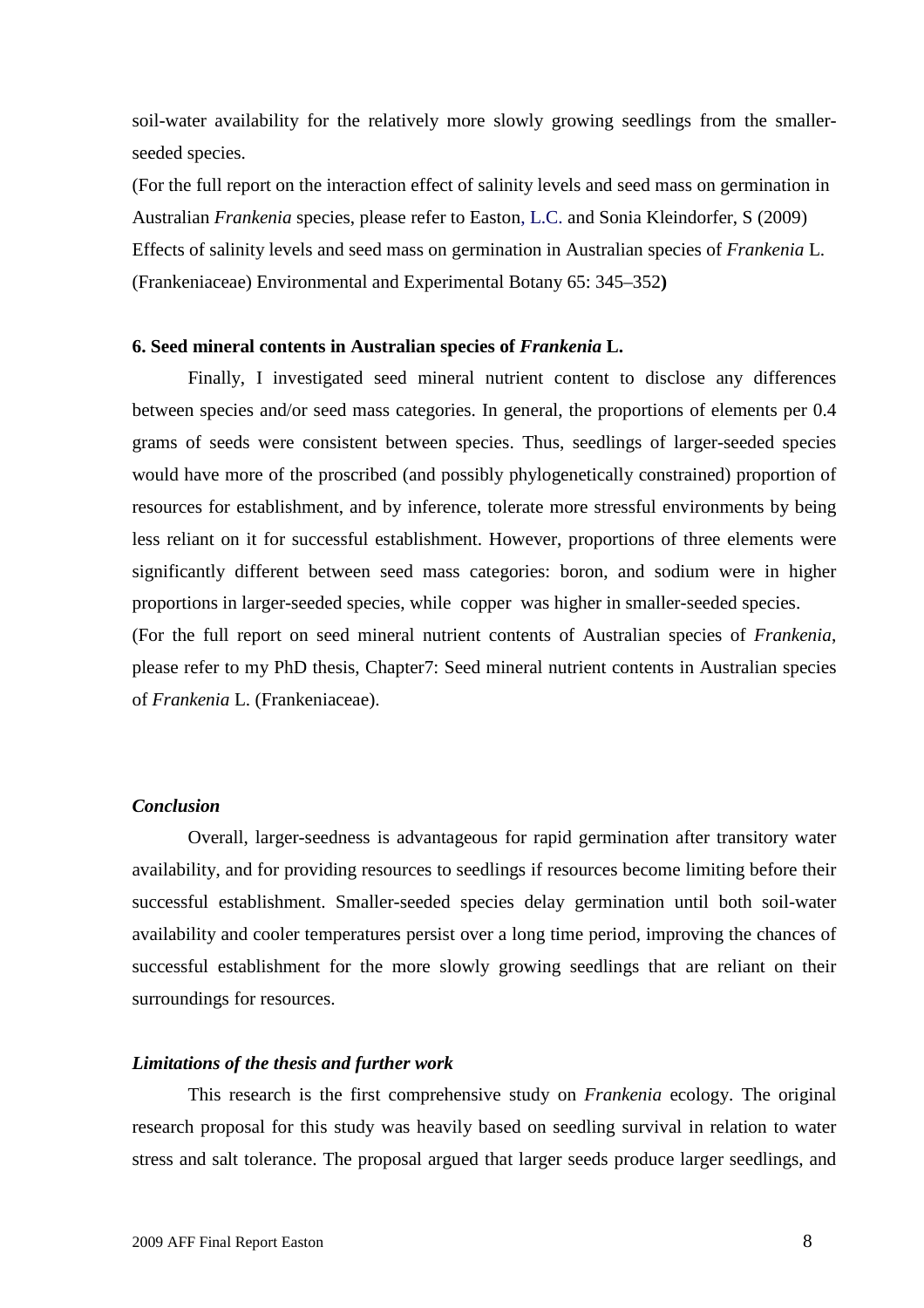that larger seedlings are better able to establish and survive under harsh conditions. The proposal also included investigations into pollination strategies (i.e. selfing versus outcrossing). However, it rapidly became clear that the lack of knowledge on basic *Frankenia* germination was impeding experimental protocols.

A change in supervision resulted in a revised research program mainly addressing germination in an evolutionary and ecological framework to address the relevance of differing reproductive packages (i.e. seed size/number) found in geographically co-occurring species. The outcomes of this research have raised new questions that need to be considered when expanding on future research directions. Most pointedly is the need to carry out seed physiological testing. Due to time restraints, no histology and no investigation into embryo types(*see* Martin 1946; Baskin & Baskin  $2007$ <sup>1</sup> were conducted during this study. The E:S ratios (embryo length:seed length) of the various species were not determined. The results of these tests would have been useful to confirm comments/statements made throughout the thesis on the absence of dormancy, which in this thesis is alluded to by germination results alone. The addition of imbibition curves, along with the E:S ratios, would also significantly add to research on differences in germination rates between smaller-seeded species and larger-seeded species of *Frankenia*.

Finally, the lower temperature limits for successful germination, especially in the Western Australian *F. pauciflora* group, could be extended in future studies.

<span id="page-9-0"></span><sup>&</sup>lt;sup>1</sup> Baskin, C.C. & Baskin, J.M (2007) A revision of Martin's seed classification system, with particular reference to his dwarf-seed type. *Seed Science Research* **17***:* 11-20.

Martin, A.C. (1946) The comparative internal morphology of seeds. *The American Midland Naturalist* **36**: 513- 660.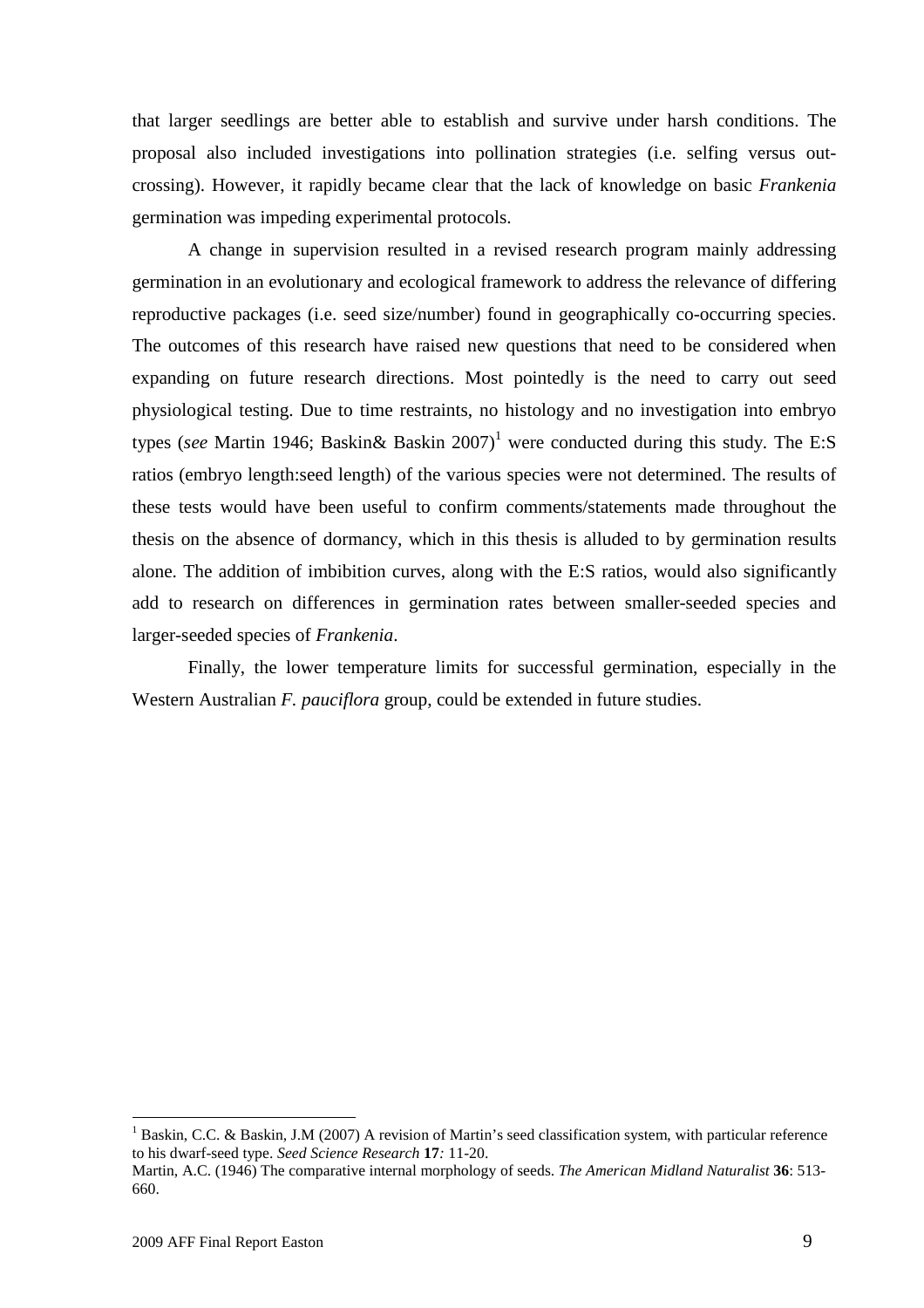### **APPENDIX A**

Summary of the effects of temperature, salinity, light, and seed age on germination, seedling mortality during the first 6 months from germination, and the soil characteristics of naturally occurring *Frankenia* populations. Table 1 is the '**KEY'** to symbols used in Tables 2 and 3.

| <b>Treatment</b> | <b>Explanation</b>                                               | $6 * 9$      | $6 * * 9$             | 6米米米?        | Other              |
|------------------|------------------------------------------------------------------|--------------|-----------------------|--------------|--------------------|
| Light            | 'RLG' is the relative light requirement                          | $<$ 0.25 RLG | $0.25 - 0.79$ RLG     | >0.8         |                    |
| requirement      | index for germination. '1' indicates light is                    |              |                       |              |                    |
|                  | essential for germination, '0' indicates that                    |              |                       |              |                    |
|                  | light is not necessary for germination.                          |              |                       |              |                    |
| <b>Seedling</b>  | The percentage of seedlings<br>that                              | $< 50\%$     | $50 - 80\%$           | $>80\%$      |                    |
| mortality        | germinated in soil, still alive at 6 months.                     |              |                       |              |                    |
| <b>Salinity</b>  | Measurement of the percentage of seeds                           | $>10\%$ and  | $> 45\%$ and $< 80\%$ | $>80\%$      | 'neg' is $<$ 10%   |
|                  | that germinated over 28 days per salinity                        | $<$ 45%      |                       |              |                    |
|                  | level.                                                           |              |                       |              |                    |
| Gypsum content   | Note that no species had gypsum levels                           | $0 - 1$      |                       | >6           | 'nil' indicates no |
| $($ %)           | between 1 and $6\%$ .                                            |              |                       |              | gypsum recorded    |
| CO <sub>3</sub>  | Carbonate measured as the degree of                              | Low          | Medium                | High         | 'nil' indicates no |
|                  | effervescence in HCl.                                            | carbonate    | carbonate             | carbonate    | carbonate recorded |
| EC               | Electrical conductivity $-$ measurement of                       | $<$ 2 dS/m   | $>2$ and $<$ 5 dS/m   | $>5$ dS/m    |                    |
|                  | salinity levels                                                  |              |                       |              |                    |
| $\mathbf{p}$ H   | Measurement of the degree of alkalinity                          | $<$ pH $8$   | $>$ pH 8 and          | $>$ pH 8.5   |                    |
|                  |                                                                  |              | $<$ pH8.5             |              |                    |
| <b>CEC</b>       | Cation exchange capacity                                         | <25          | $>25$ and $< 50$      | >50          |                    |
|                  |                                                                  | $cmol(+)/kg$ | $cmol(+)/kg$          | $cmol(+)/kg$ |                    |
| <b>ESP</b>       | sodium<br>Exchangeable<br>percentage<br>$\overline{\phantom{a}}$ | <25%         | $>25\%$ and $<50\%$   | $>50\%$      |                    |
|                  | measurement of sodicity                                          |              |                       |              |                    |
| Seed 7 yrs       | Indicates percentage of 7-year old seeds                         |              | 50 to 70%             | $>70\%$      |                    |
|                  | that germinated.                                                 |              |                       |              |                    |
| Temperature      | Measured as the percentage of seeds that                         | $>10\%$ and  | $>50\%$ and $<80\%$   | $>80\%$      | 'neg' is $<$ 10%   |
|                  | germinated over 28 days per temperature.                         | $< 50\%$     |                       |              |                    |

**Table 1.** Key to Tables 2 and 3.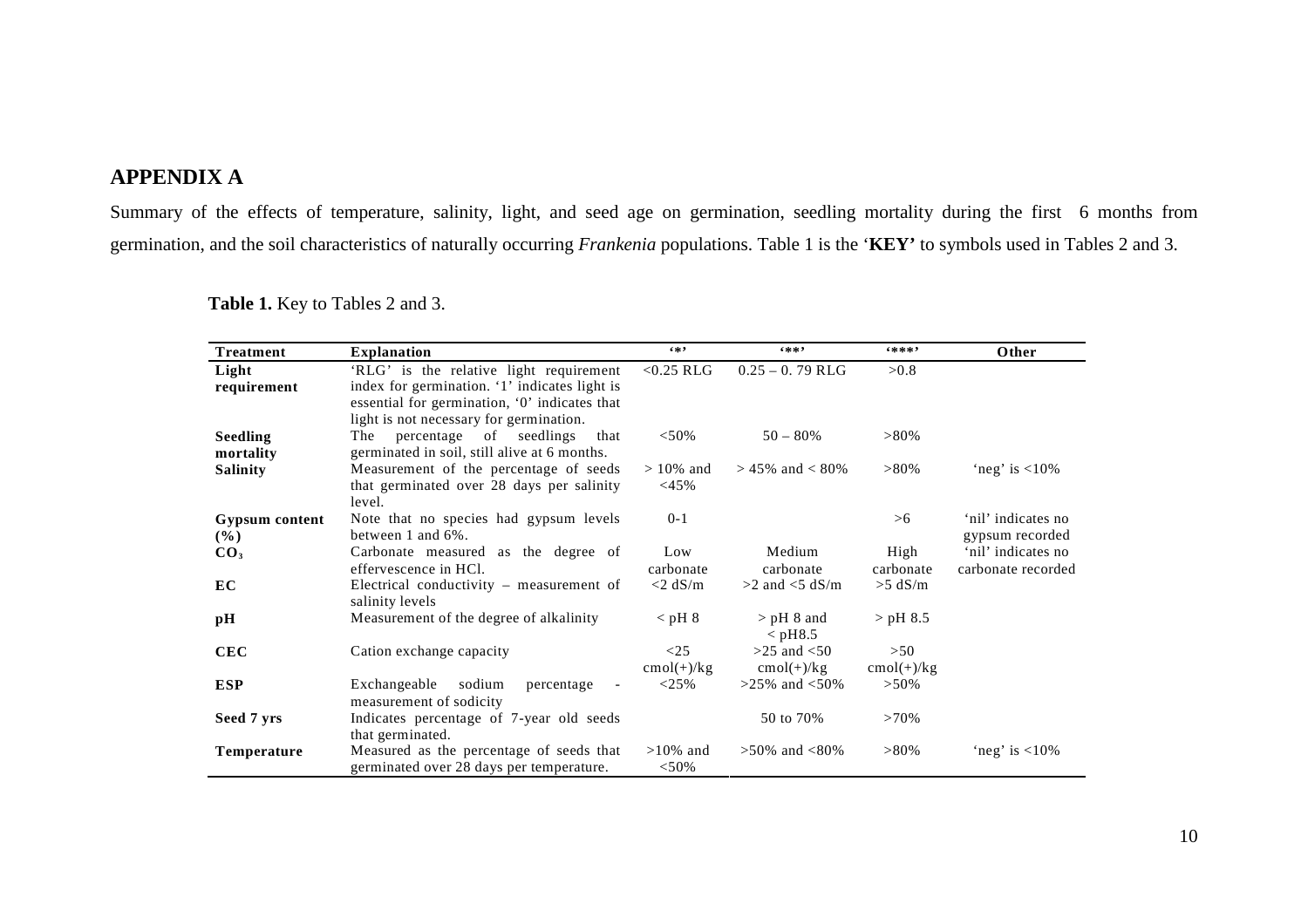**Species Seed mass Temp 17°C Temp 23°C Temp 29°C Light requirement 7 year old seed Seedling mortality CO<sup>3</sup> Gypsum** *F. cordata* L \*\*\* \*\*\* \*\*\* \*\*\* nil nil *F. planifolia* L \*\*\* \*\*\* \*\*\* \*\* \*\* nil nil *F. eremophila* L \*\*\* \*\*\* \*\* \* \*\*\* \*\*\* \* *F. serpyllifolia* L \*\*\* \*\*\* \*\* \*\* \*\* \*\*\* \* \* *F. gracilis* L \*\*\* \*\*\* \*\* \*\* \* nil nil *F. sessilis* L \*\*\* \*\*\* \*\* \*\*\* \*\* \*\* nil *F. tetrapetala* L \*\*\* \*\*\* \* \*\*\* \* *F. setosa* **L** \*\*\* \* \* \* \* \* \* \* \* \* \* *F. interioris* L \*\* \*\*\* \*\* \*\* \*\* *F. latior* L \*\*\* \*\* \* \* **F. connata** and the connuclear control of  $\mathbb{L}$  and  $\mathbb{L}$  and  $\mathbb{L}$  and  $\mathbb{L}$  and  $\mathbb{L}$  and  $\mathbb{L}$  and  $\mathbb{L}$  and  $\mathbb{L}$  and  $\mathbb{L}$  and  $\mathbb{L}$  and  $\mathbb{L}$  and  $\mathbb{L}$  and  $\mathbb{L}$  and  $\mathbb{L}$  a *F. plicata* L nil nil *F. fecunda* example and the set of  $S$  and  $**$  \*\*\* \*\*\* \*\*\* \*\*\* \*\*\* \*\*\* \*\*\* \*\*\* *F. foliosa* S \*\*\* \*\*\* \*\* \*\*\* \*\*\* \*\* \* \*\*\* **F. cinerea**  $S$  \*\*\* \*\*\* \*\* \*\* \*\* \*\* \*\* \*\* \*\* \*\* *F. pauciflora* var. *fruticulosa* S \*\*\* \*\* \*\* \*\* \*\* \*\* \*\* \*\* \*\* \*\* nil *F. confusa* **S** \*\*\* \* neg \*\*\* \* \* \* \* \* \* *F. laxiflora*  $S$  \*\* \*\* \* \*\* \*\*<br> *F. magnifica*  $S$  \*\* \* \* \* \*\*\* *F. magnifica* S \*\* \* \* \* \* \* \* \* *F. pauciflora* **var.** *pauciflora* S \*\* \* neg \*\*\* **\*** \* *F. irregularis*  $\qquad \qquad$   $\qquad \qquad$   $\qquad \qquad$   $\qquad \qquad$   $\qquad \qquad$   $\qquad \qquad$   $\qquad \qquad$   $\qquad \qquad$   $\qquad \qquad$   $\qquad \qquad$   $\qquad \qquad$   $\qquad \qquad$   $\qquad \qquad$   $\qquad \qquad$   $\qquad \qquad$   $\qquad \qquad$   $\qquad \qquad$   $\qquad \qquad$   $\qquad \qquad$   $\qquad \qquad$   $\qquad \qquad$   $\qquad \qquad$   $\qquad \qquad$ *F. pauciflora* **var.** *gunnii* S \*\*\* nil *F. subteres* S \*\* nil

Table 2. Effect of temperature, light, and seed age on germination, seedling mortality over the first 6 months post germination, and the carbonate and gypsum content of soil associated with naturally occurring *Frankenia* populations. 'L' indicates larger-seeded species, 'S' indicates smaller-seeded species. (See Table 1 for key to symbols.)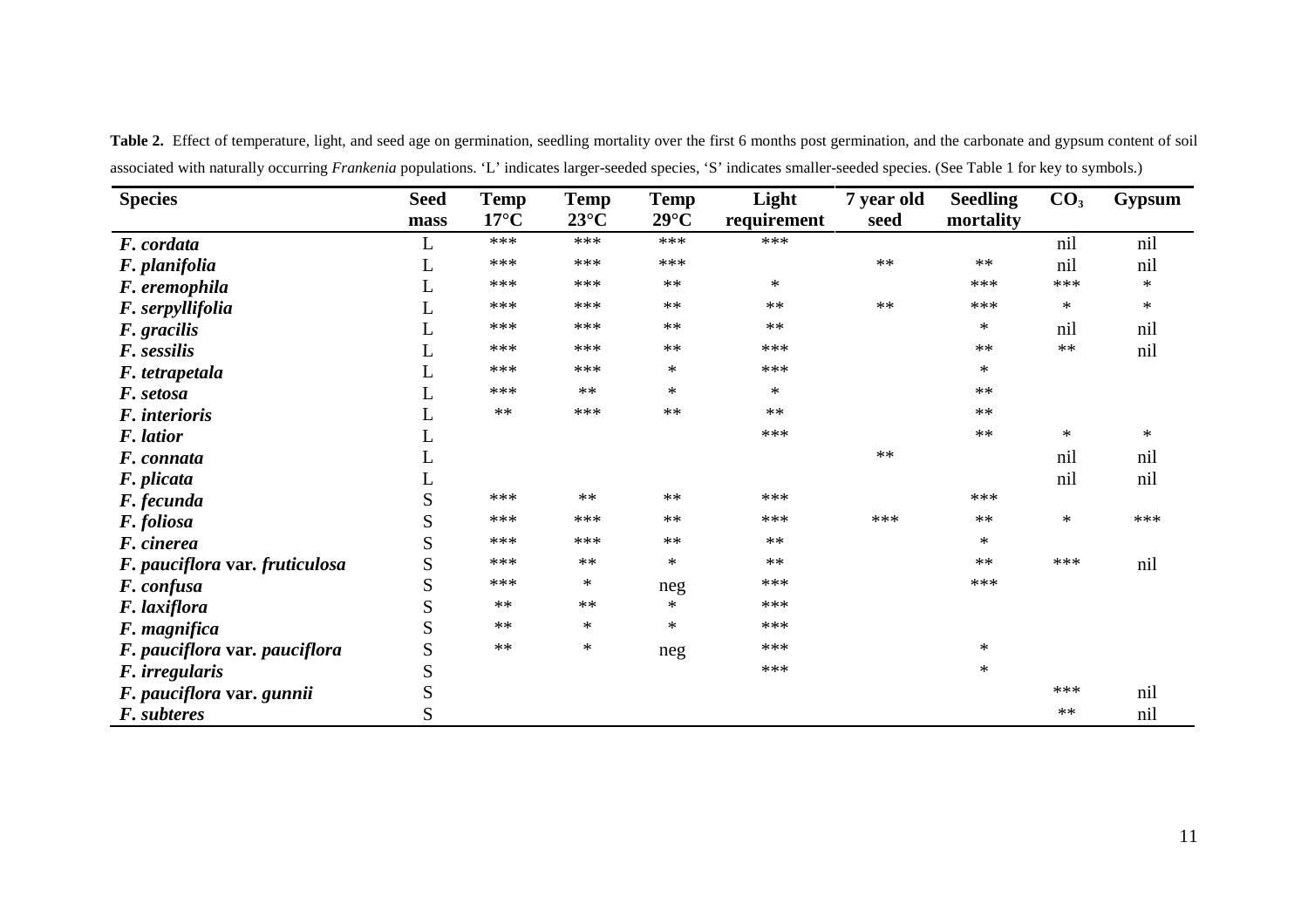| <b>Species</b>                 | <b>Seed</b> | <b>Salinity</b> | <b>Salinity</b> | <b>Salinity</b> | <b>Salinity</b> | pH     | EC       | Sodic  | <b>CEC</b> |
|--------------------------------|-------------|-----------------|-----------------|-----------------|-----------------|--------|----------|--------|------------|
|                                | mass        | $0\%$           | 10%             | 20%             | 30%             |        | (saline) |        | ratios     |
| F. cordata                     | L           | ***             | ***             | $\ast$          | $\ast$          | ***    | $*$      | $**$   | $\ast$     |
| F. planifolia                  | L           |                 |                 |                 |                 | $\ast$ | $\ast$   | $\ast$ | $\ast$     |
| F. eremophila                  | L           |                 |                 |                 |                 | $**$   | **       | $**$   | $**$       |
| F. serpyllifolia               | L           | ***             | ***             | $**$            | $\ast$          | $**$   | **       | $**$   | $**$       |
| F. gracilis                    | L           |                 |                 |                 |                 | $**$   | $\ast$   | $\ast$ | ∗          |
| F. sessilis                    | L           | ***             | $**$            | $\ast$          | neg             | $**$   | ***      | ***    | ***        |
| F. tetrapetala                 | L           | ***             | $\ast\ast$      | $\ast$          | $*$             |        |          |        |            |
| F. setosa                      | L           | ***             | ***             | $**$            | $**$            |        |          |        |            |
| F. interioris                  | L           | ***             | ***             | $\ast$          | $\ast$          |        |          |        |            |
| F. latior                      | L           |                 |                 |                 |                 | *      | $\ast$   | $\ast$ | ∗          |
| F. connata                     | L           |                 |                 |                 |                 | ***    | $\ast$   | $\ast$ | $\ast$     |
| F. plicata                     | L           |                 |                 |                 |                 | $\ast$ | $\ast$   | $**$   | $**$       |
| F. fecunda                     | S           | $**$            | $\ast\ast$      | $\ast$          | neg             |        |          |        |            |
| F. foliosa                     | S           | ***             | $**$            | **              | neg             | $**$   | $**$     | $**$   | ***        |
| F. cinerea                     | S           | ***             | ***             | $\ast$          | neg             |        |          |        |            |
| F. pauciflora var. fruticulosa | S           |                 |                 |                 |                 | ***    | $\ast$   | $\ast$ | $\ast$     |
| F. confusa                     | S           |                 |                 |                 |                 |        |          |        |            |
| F. laxiflora                   | S           | $**$            | $**$            | $\ast$          | neg             |        |          |        |            |
| F. magnifica                   | S           |                 |                 |                 |                 |        |          |        |            |
| F. pauciflora var. pauciflora  | S           | $**$            | $\ast$          | $\ast$          | neg             |        |          |        |            |
| F. irregularis                 | S           |                 |                 |                 |                 |        |          |        |            |
| F. pauciflora var. gunnii      | S           | ***             | $**$            | $\ast\ast$      | $\ast$          | ***    | $**$     | $**$   | $**$       |
| F. subteres                    | S           |                 |                 |                 |                 | ***    | $**$     | $\ast$ | $**$       |

**Table 3.** Effect of salinity levels on germination and the pH, EC, sodicity and CEC ratios of soil associated with naturally occurring *Frankenia* populations. 'L' indicates larger-seeded species, 'S' indicates smaller-seeded species. (See Table 1 for key to symbols.)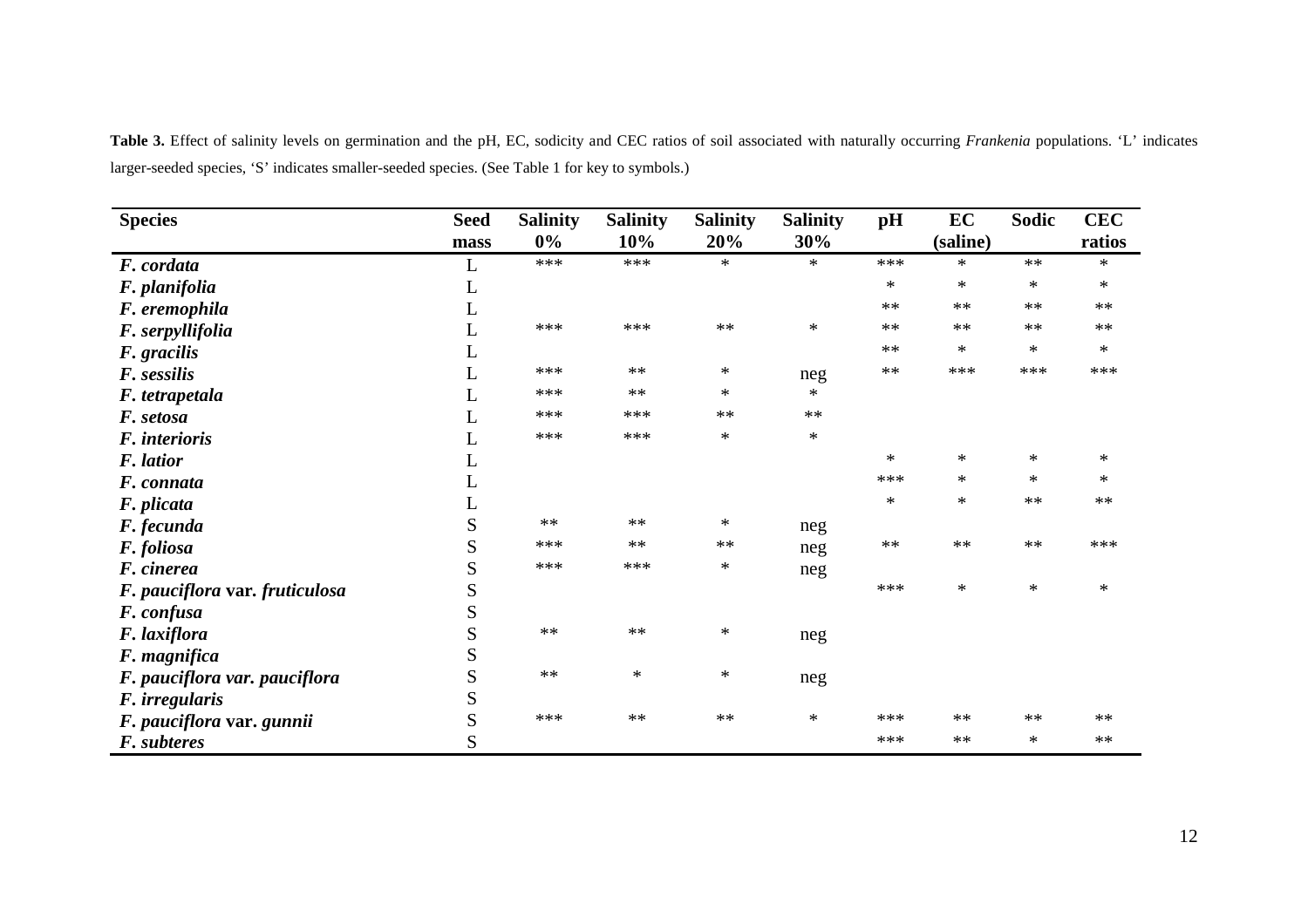### **APPENDIX B**

Reference and voucher specimen numbers for *Frankenia* sites visited by the author. Vouchers are lodged in the School of Biological Sciences, Flinders University, South Australia.

GPS co-ordinates, general site descriptions, and other relevant information are summarized. GPS co-ordinates are given in degrees, minutes and seconds.

Mean seed weights (with standard errors) per population are listed. **PLEASE NOTE** that mass is given in μgrams.

'NR' indicates that data was not recorded.

States of Australia are prefixed as follows; 'SA' South Australia, 'WA' Western Australia, 'NT' Northern Territory, 'NSW' New South Wales, and 'Vic' Victoria.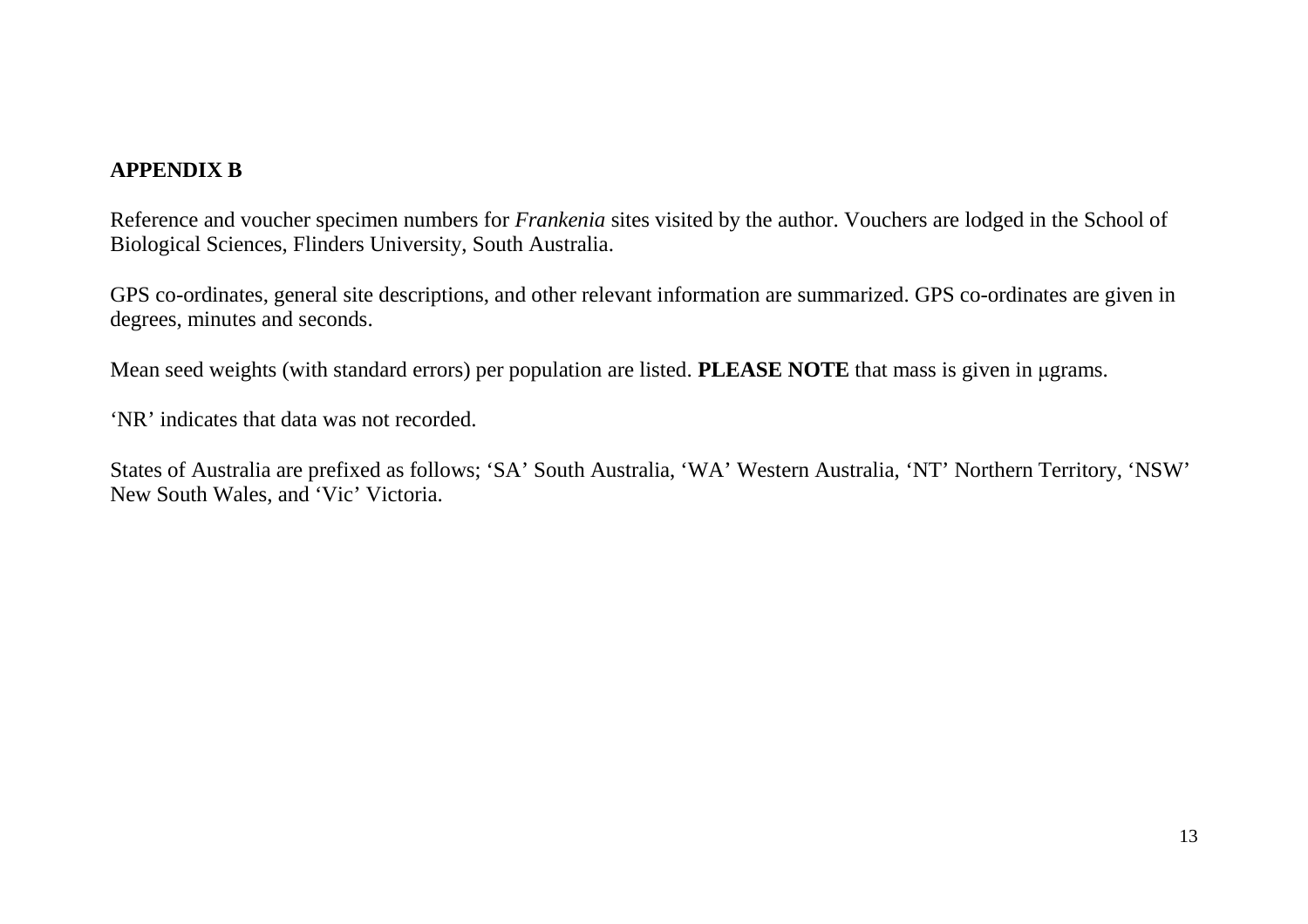| <b>Voucher No. Location</b> |                      | <b>GPS</b> co-ordinates | <b>Site description</b>                     | Comments                                           | mass $\mu$ g ( $\pm$ se) |
|-----------------------------|----------------------|-------------------------|---------------------------------------------|----------------------------------------------------|--------------------------|
| Frankenia ambita            |                      |                         |                                             |                                                    |                          |
| LE01040                     | Anna Plains, WA      | S19°22'01" E121°32'06"  | saline                                      | Between Anna Plains turnoff<br>&Sandfire R/H.      | $272 + 5$                |
| Frankenia cinerea           |                      |                         |                                             |                                                    |                          |
| LE01984                     | <b>WA</b>            | <b>NR</b>               |                                             |                                                    | $82 \pm 3$               |
| LE03006a                    | Widgemooltha, WA     | S31°29'29" E121°35'51"  | pink swales, salt lake, clay pan            |                                                    | $75 + 5$                 |
| LE03022                     | Lake Austin, WA      | S27°34'50" E117°53'60"  | red clayey sand                             | Lake between Mt Magnet & Cue                       | <b>NR</b>                |
| LE03037a                    | Shark Bay, WA        | S26°01'18" E113°35'07"  | soft orange sand ridges around salt pan     | 13km E of Denham                                   | $61 \pm 2$               |
| LE03038a                    | Shark Bay, WA        | S26°10'10" E113°40'55"  | yellow orange clayey sand                   | Road to Denham from Overland                       | <b>NR</b>                |
|                             |                      |                         |                                             | Corner                                             |                          |
| LE03057                     | Lake King, WA        | S35°05'24" E119°36'37"  | very saline                                 |                                                    | $95 \pm 3$               |
| LE03062                     | Scadden, WA          | S33°24'32" E121°42'15"  | salt crust over claypan                     | Huge mat around edge of salt pan                   | $115 + 2$                |
| Frankenia cf. cinerea       |                      |                         |                                             |                                                    |                          |
| LE02014                     | Hattah, Vic          | S34°44'27" E142°09'50"  | gypseous salt pan                           | 11km W of Hattah PO, gypsum mine                   | $117 + 4$                |
| Frankenia confusa           |                      |                         |                                             |                                                    |                          |
| LE03041                     | Pt Gregory, WA       | S28°11'40" E114°17'08"  | grey sandy loam                             | Roadside near a salt lake, much grass              | $67 \pm 2$               |
| Frankenia connata           |                      |                         |                                             |                                                    |                          |
| LE01025                     | Roxby Downs, SA      | S30°02'55" E137°04'34"  |                                             | 60km from Roxby Downs on<br><b>Borefield Track</b> | $571 + 19$               |
| LE01032b                    | Oodnadatta Track, SA | S30°14'31" E138°20'45"  |                                             | Ochre Cliffs turn-off, near Marree                 | $614 \pm 30$             |
| LE03073                     | Andamooka, SA        | S30°29'06" E137°02'04"  | red/orange sand, ironstone shale            | Andamooka road 20km from Roxby                     | $784 + 27$               |
|                             |                      |                         |                                             | Downs turnoff                                      |                          |
| LE07002                     | Roxby Downs, SA      | S30°02'55" E137°04'34"  | water course                                | 60km N of Roxby Downs on<br><b>Borefield Track</b> | <b>NR</b>                |
| Frankenia cordata           |                      |                         |                                             |                                                    |                          |
| LE05006                     | Ormiston Gorge, NT   | S23°40'45" E132°42'42"  | pink/orange clayey sand, clay pan,<br>scree | Egde of clay pan with stoney scree.                | $391 \pm 18$             |
| LE05007a                    | Rainbow Valley, NT   | S24°19'57" E133°37'53"  | pink/orange clay pan                        | At base of cliffs around clay pan                  | $295 \pm 16$             |
| LE05011                     | Curtin Springs, NT   | S25°21'01" E131°50'47"  | red sand                                    | Water course/flood out on side of                  | $375 + 9$                |
|                             |                      |                         |                                             | road                                               |                          |
| Frankenia crispa            |                      |                         |                                             |                                                    |                          |
| LE02015                     | Hattah, Vic          | S34°43'53" E142°06'33"  | saline, salt lake                           | 16.5km W of Hattah PO                              | $527 \pm 13$             |
| Frankenia desertorum        |                      |                         |                                             |                                                    |                          |
| LE03008                     | Coolgardie, WA       | S30°58'19" E121°02'33"  | dry creek bed                               | W of Coolgardie                                    | <b>NR</b>                |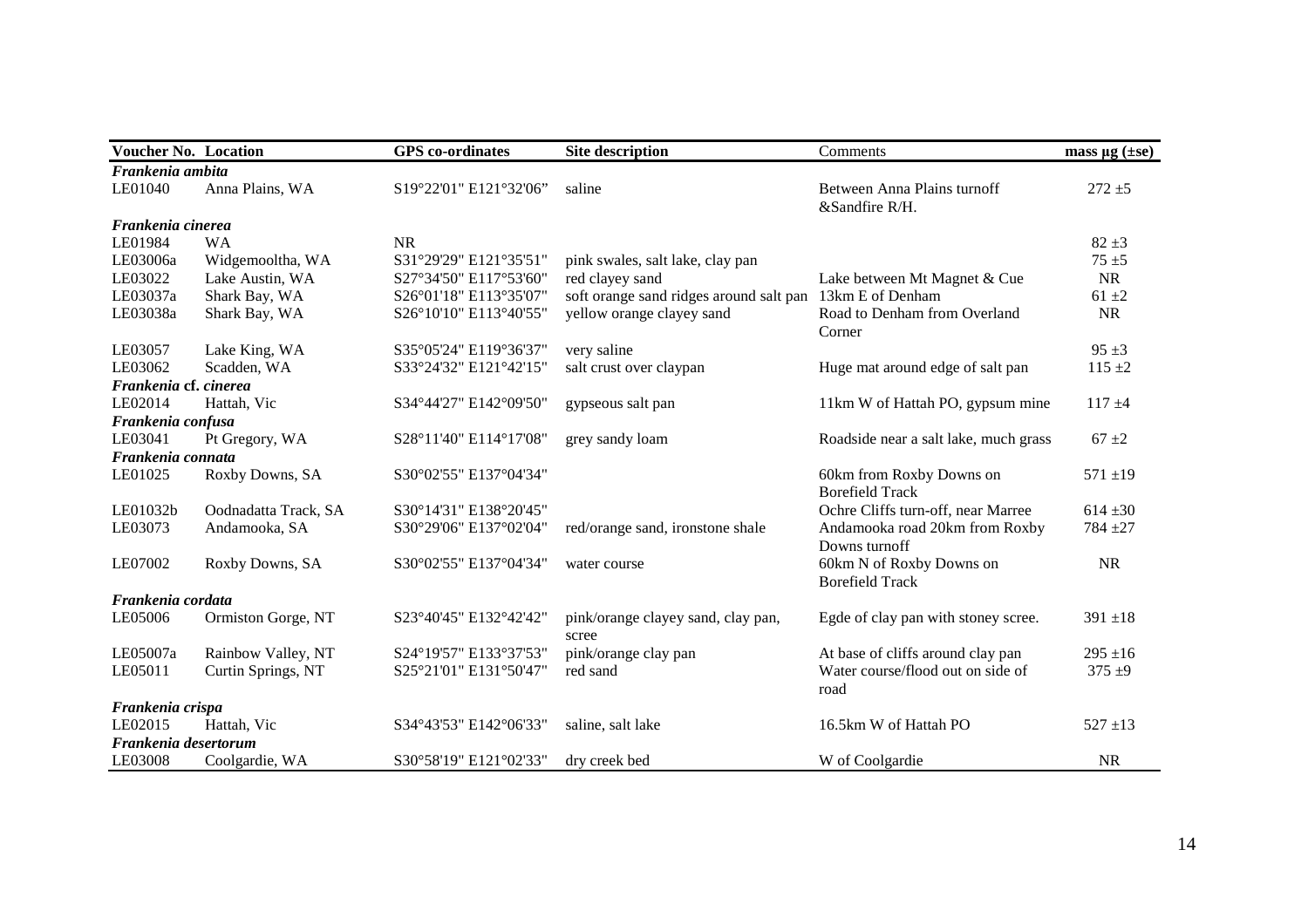| <b>Voucher No. Location</b> |                              | <b>GPS</b> co-ordinates | <b>Site description</b>                | Comments                          | mass $\mu$ g ( $\pm$ se) |
|-----------------------------|------------------------------|-------------------------|----------------------------------------|-----------------------------------|--------------------------|
|                             | Frankenia desertorum (cont.) |                         |                                        |                                   |                          |
| LE03025                     | Lake Austin, WA              | S27°39'51" E117°52'11"  | white saline sand                      |                                   | $140 \pm 3$              |
| LE03048                     | Hines Hill, WA               | S31°32'30" E118°03'40"  | salt lake edge                         |                                   | $298 + 7$                |
| LE03051a                    | Lake Julia, WA               | S31°01'10" E119°38'02"  | edge of salt lake                      |                                   | $180 + 10$               |
| LE03054a                    | Warralakin, WA               | S31°00'29" E118°45'18"  | clay pan                               | Lake Baladjie -                   | <b>NR</b>                |
|                             |                              |                         |                                        | Bullfinch/Mukinbudin Rd.          |                          |
| LE03054b                    | Warralakin, WA               | S31°00'40" E118°42'34"  | clay pan                               | As above                          | <b>NR</b>                |
| Frankenia eremophila        |                              |                         |                                        |                                   |                          |
| LE01006                     | Cactus Beach, SA             | S32°04'49" E132°59'31"  | sand dunes                             |                                   | 449 $±9$                 |
| LE03001c                    | Head of Bight, SA            | S31°28'28" E131°05'41"  | limestone cliff top                    | Road to observation area          | <b>NR</b>                |
| LE03069                     | Cactus Beach, SA             | S32°04'49" E132°59'31"  | white saline sand dune                 |                                   | $396 + 9$                |
| Frankenia fecunda           |                              |                         |                                        |                                   |                          |
| LE03013a                    | Malcolm-Leonora, WA          | S29°01'59" E121°29'13"  | red clayey sand                        | Kookynie-Malcom Road near         | $52 + 2$                 |
|                             |                              |                         |                                        | Malcolm                           |                          |
| LE03018                     | Lake Miranda, WA             | S27°41'58" E120°32'32"  | orange sandy clay                      | 47km N of Leinster to Wiluna      | $48 + 2$                 |
| LE03019                     | Lake Way, WA                 | S26°44'44" E120°13'44"  | claypan, ironstrone, laterite          | 17km S of Wiluna                  | $91 \pm 3$               |
| LE03023                     | Lake Austin, WA              | S27°35'15" E117°53'55"  | red clayey sand, salt pan              | Between Cue & Mt Magnet           | $82 + 2$                 |
| LE03024                     | Lake Austin, WA              | S27°36'07" E117°53'31"  | white, gypseous, saline crust          | Sandy rise on edge of salt lake   | $72 + 3$                 |
| Frankenia foliosa           |                              |                         |                                        |                                   |                          |
| LE01004                     | Oodnadatta Track, SA         | S29°30'05" E137°24'29"  | saline white gypseous sand             | Dead Boy Springs (Finnis Springs) | $115 + 4$                |
| LE01005                     | Oodnadatta Track, SA         | <b>NR</b>               |                                        |                                   | $72 + 1$                 |
| LE01009                     | Oodnadatta Track, SA         | S30°18'44" E136°56'02"  |                                        | 28km W of Marree                  | <b>NR</b>                |
| LE01013                     | Oodnadatta Track, SA         | S29°36'05" E137°24'29"  | saline, green clayey bog               |                                   | <b>NR</b>                |
| LE01014                     | Oodnadatta Track, SA         | S29°39'34" E137°40'19"  |                                        | 40km W of Marree                  | <b>NR</b>                |
| LE01015                     | Strzelecki Track, SA         | S29°33'15" E139°25'16"  |                                        |                                   | <b>NR</b>                |
| LE01019                     | Strzelecki Track, SA         | S30°11'54" E138°38'31"  |                                        | 28km N of Lyndhurst               | <b>NR</b>                |
| LE01020                     | Oodnadatta Track, SA         | S29°30'05" E137°24'29"  | clay                                   | West Finnis Springs mound springs | <b>NR</b>                |
| LE01028                     | Oodnadatta Track, SA         | S29°30'05" E137°24'29"  | white sand, traventine, highly saline, | Dead Boy Springs (Finnis Springs) | <b>NR</b>                |
|                             |                              |                         | green                                  |                                   |                          |
| LE01037                     | Birdsville Track, SA         | S29°20'13" E139°19'32"  | pale cream sandy loam, ironstone &     | 44km N of Marree                  | $81 + 4$                 |
|                             |                              |                         | sandstone gravel                       |                                   |                          |
| LE02004                     | Birdsville Track, SA         | <b>NR</b>               |                                        |                                   | <b>NR</b>                |
| LE02006                     | Oodnadatta Track, SA         | S29°27'17" E136°51'25"  | saline white gypseous sand             | Blanche Cup, dominant around      | <b>NR</b>                |
|                             |                              |                         |                                        | mound springs                     |                          |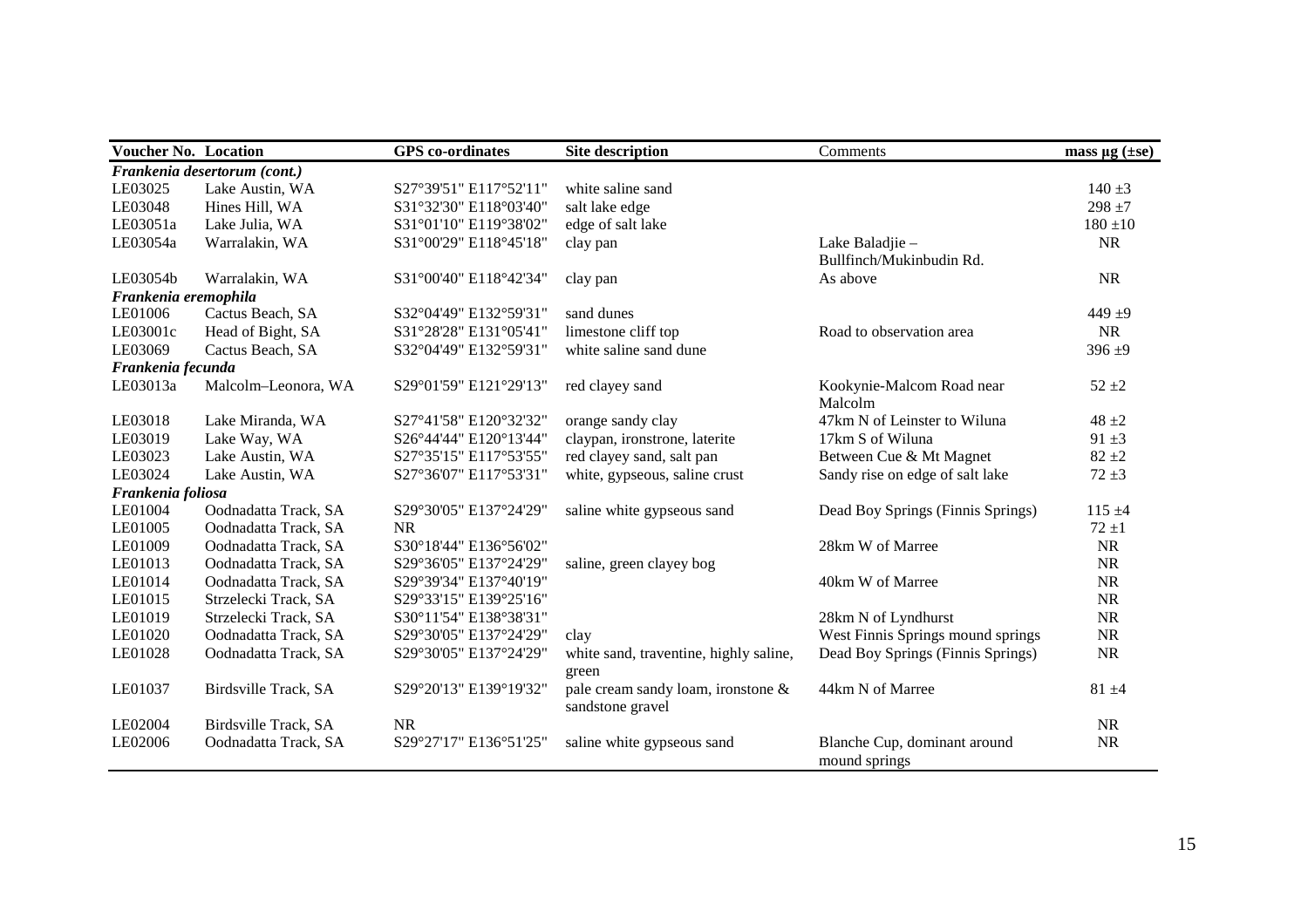| <b>Voucher No. Location</b> |                         | <b>GPS</b> co-ordinates | <b>Site description</b>                                                  | Comments                                   | mass $\mu$ g ( $\pm$ se) |
|-----------------------------|-------------------------|-------------------------|--------------------------------------------------------------------------|--------------------------------------------|--------------------------|
| Frankenia foliosa (cont.)   |                         |                         |                                                                          |                                            |                          |
| LE03078                     | Oodnadatta Track, SA    | S27°28'36" E135°23'35"  | clayey saline limestone ridge                                            | On sand dunes, 10km N of<br>Oodnadatta     | $63 + 4$                 |
| LE04001                     | Strzelecki Track, SA    | S29°33'27" E139°25'08"  | orange clay sand, clay crust, limestone<br>pellets                       | Roadside verges, water run-offs            | $43 + 1$                 |
| LE05003                     | Birdsville Track, SA    | S29°20'15" E138°19'24"  | white to orange clayey sand, limestone<br>conglomerate                   | Roadside verges                            | $58 \pm 1$               |
| LE05004                     | Oodnadatta Track, SA    | S29°22'15" E136°46'39"  | pink/orange clayey sand, salt pan                                        | Coward Springs, 70km S of William<br>Creek | <b>NR</b>                |
| LE05012                     | Oodnadatta Track, SA    | S30°15'01" E138°20'39"  |                                                                          | W of Lyndhurst                             | <b>NR</b>                |
| LE05013                     | Oodnadatta Track, SA    | S30°05'24" E138°17'07"  | gypseous                                                                 | W of Lyndhurst                             | $89 + 2$                 |
| LE05014b                    | Oodnadatta Track, SA    | S29°59'37" E138°16'27"  | pink/orange clayey sand                                                  | W of Lyndhurst                             | <b>NR</b>                |
| LE05015                     | Oodnadatta Track, SA    | S29°15'60" E136°40'38"  |                                                                          | <b>Beresford Bore</b>                      | <b>NR</b>                |
| LE05016                     | Oodnadatta Track, SA    | S29°05'28" E136°32'04"  | pink/orange clay; gypsum                                                 | Kewston Hill mound springs                 | $\rm NR$                 |
| LE05017                     | Oodnadatta Track, SA    | S28°42'30" E135°58'39"  | white/orange clayey sand, ironstone<br>conglomerate                      | Old Woman Creek, S of Oodnadatta           | $\rm NR$                 |
| LE05018                     | Oodnadatta Track, SA    | S27°54'59" E135°48'50"  | gypseous sand; pebble, ironstone scree                                   | S of Neale Creek ford; base of hills.      | NR                       |
| LE05019                     | Oodnadatta Track, SA    | S27°47'19" E135°41'12"  | braided creek                                                            | 35km S of Oodnadatta                       | <b>NR</b>                |
| LE05020                     | Oodnadatta Track, SA    | S29°39'24" E137°40'19"  | pink/orange clayey sand                                                  | 40km W of Marree.                          | <b>NR</b>                |
| LE05021b                    | Oodnadatta Track, SA    | S29°38'51" E137°38'17"  |                                                                          |                                            | <b>NR</b>                |
| Frankenia glomerata         |                         |                         |                                                                          |                                            |                          |
| LE01042                     | Little Sandy Desert, WA | S25°02'20" E120°43'29"  | saline, red loam over gypsum                                             | S side of Lake Kerrylyn.                   | <b>NR</b>                |
| LE03040                     | Kalbarri, WA            | S27°45'23" E114°08'21"  | coastal cliffs, shingle slopes                                           | Mushroom Rock NP.                          | $832 + 28$               |
| LE03045a                    | Mortlock East River, WA | S31°39'09" E116°59'23"  | very compact white sandy clay, laterite River bank, plants in white sand |                                            | $935 + 32$               |
| Frankenia gracilis          |                         |                         |                                                                          |                                            |                          |
| LE01002                     | Roxby Downs, SA         | S30°03'28' E137°04'11"  |                                                                          | <b>Borefield Track</b>                     | $358 + 7$                |
| LE01012                     | Roxby Downs, SA         | S30°03'28" E137°04'11"  | red clayey sand                                                          | Borefield Track, 5.5km N of<br>LE01011     | <b>NR</b>                |
| LE01026                     | Roxby Downs, SA         | S30°03'28" E137°04'11"  | red clayey sand                                                          | 91km from Roxby Downs, Borefield<br>Track  | $578 + 20$               |
| LE01027                     | Roxby Downs, SA         | S29°42'32" E137°15'59"  | red clayey sand, gibber                                                  | 120km from Roxby Downs, Borefield<br>Track | $381 + 9$                |
| LE01031                     | Oodnadatta Track, SA    | <b>NR</b>               | red clayey sand                                                          | 15km N of Lyndhurst                        | $382 + 12$               |
| LE01034a                    | Parachilna, SA          | <b>NR</b>               |                                                                          | In watercourse 1km S of Beltana            | $\rm NR$                 |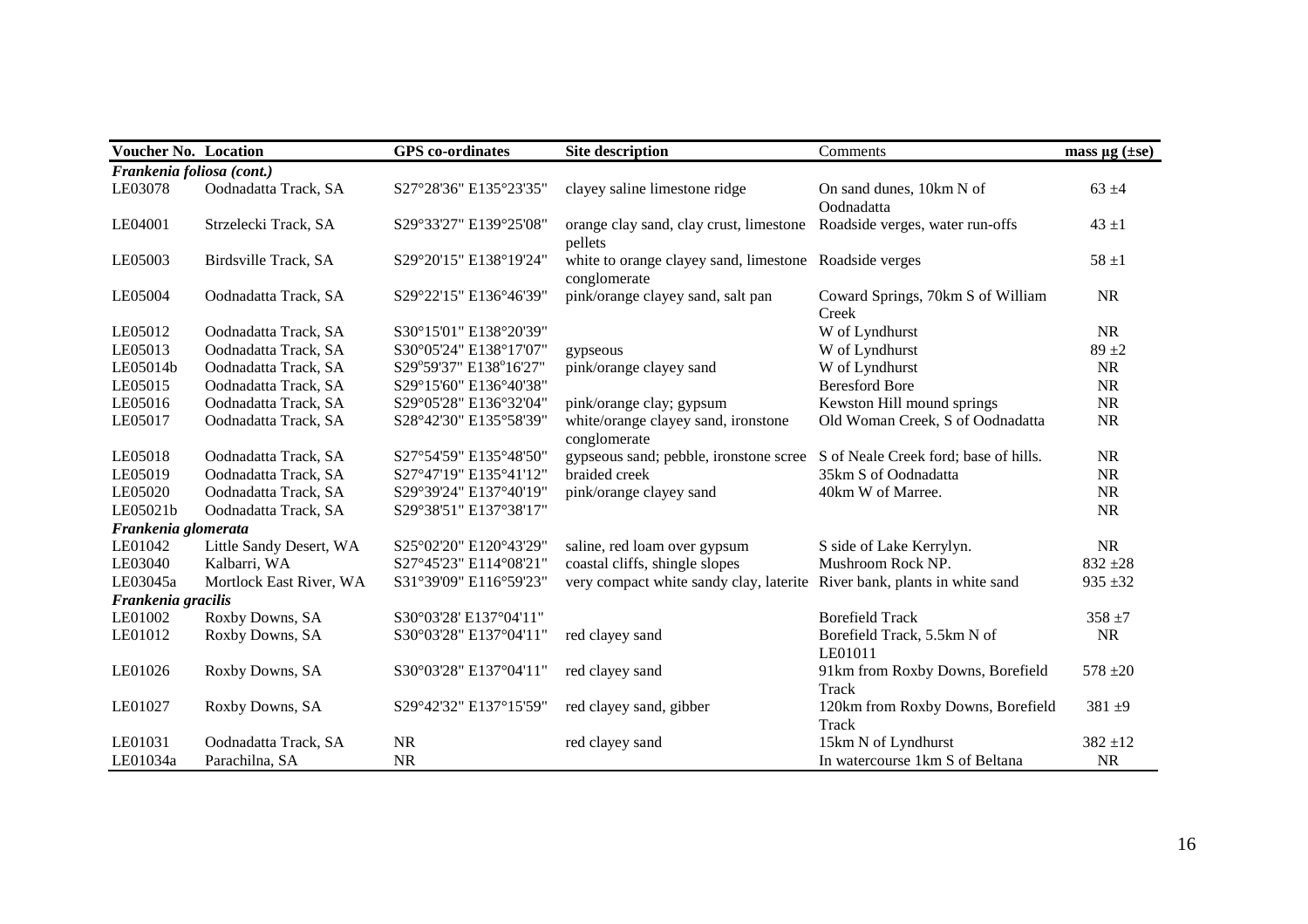| <b>Voucher No. Location</b> |                                                  | <b>GPS</b> co-ordinates | Site description                         | Comments                           | mass $\mu$ g ( $\pm$ se) |
|-----------------------------|--------------------------------------------------|-------------------------|------------------------------------------|------------------------------------|--------------------------|
| LE01033                     | Beltana, SA                                      | <b>NR</b>               | red clayey sand, ironstone               | By railway xing on track to old    | $454 + 19$               |
|                             |                                                  |                         | conglomerate                             | Beltana                            |                          |
| LE01039                     | Birdsville Track, SA                             | S29°01'09" E138°27'28"  | stony brown loam                         | Dulkaninna Creek                   | $454 + 19$               |
| LE02003                     | Birdsville Track, SA                             | S27°57'30" E138°39'36"  | gypsum, pale, ironstone conglomerate     | 3km of N of Kalamanna H/S          | <b>NR</b>                |
| LE02005                     | Birdsville Track, SA                             | S29°01'09" E138°27'28"  | sandy rise                               | Dulkaninna Creek.                  | <b>NR</b>                |
| LE03071                     | Lake Torrens, SA                                 | S31°37'32" E137°36'07"  | red sand, ironstone conglomerate,        | 1km W of South Gap H/S, near       | $705 + 55$               |
|                             |                                                  |                         | gypsum                                   | Gypsum Dam                         |                          |
| LE03072                     | Lake Torrens, SA                                 | S31°27'07" E137°24'59"  | red sand, ironstone conglomerate         | Pernatty Station; dry creek bed.   | $464 + 80$               |
| LE03074b                    | Oodnadatta Track, SA                             | S28°26'10" E135°50'53"  | orange red sand, limestone outcrops      | 72km N of William Creek            | $869 + 22$               |
| LE04003                     | Salisbury Lake, NSW                              | S29°41'16" E142°38'58"  | orange clayey sand, saline, salt lake    | Wanaaring Road, 150km W of         | <b>NR</b>                |
|                             |                                                  |                         |                                          | Tibooburra                         |                          |
| LE05022                     | Birdsville Track, SA                             | S29°01'05" E138°27'30"  | pink/orange sand                         | Dulkinna Creek, braided creek bed  | $678 + 19$               |
| Frankenia interioris        |                                                  |                         |                                          |                                    |                          |
| LE03007                     | Coolgardie, WA                                   | S30°58'20" E121°03'11"  | clay pan                                 | Side of road amongst mallee        | $343 + 9$                |
| LE03009                     | Kalgoorlie, WA                                   | <b>NR</b>               | red clay sand, dry creek bed             | 30km N of Kalgoorlie               | $302 + 7$                |
| LE03010                     | Kalgoorlie-Menzies Rd, WA S30°33'27" E121°25'33" |                         | clay pan                                 | Claypan 110km S of Menzies         | <b>NR</b>                |
| LE03011c                    | Kalgoorlie-Menzies Rd, WA S30°32'03" E121°24'45" |                         | red clay pan                             | 110km S of Menzies                 | <b>NR</b>                |
| LE03012a                    | Lake Goongarrie, WA                              | S30°00'56" E121°09'46"  | soft clayey, prob. gypseous, quartz      | 40km S of Menzies                  | $320 + 85$               |
| LE03065                     | Mundrabilla, WA                                  | S31°54'37" E127°21'26"  | orange sandy clay                        | Clay pan 77km W of Mundrabilla     | $286 + 67$               |
| Frankenia irregularis       |                                                  |                         |                                          |                                    |                          |
| LE03004                     | Boulder, WA                                      | S38°48'44" E121°32'23"  | red clayey salt pan                      | 20km E of Kalgoorlie-Boulder       | <b>NR</b>                |
| LE03011a                    | Kalgoorlie-Menzies Rd, WA S30°32'03" E121°24'45" |                         | red clay pan                             | 110km S of Menzies                 | $61 \pm 1$               |
| LE03049                     | Southern Cross, WA                               | S31°13'15" E119°19'55"  | saline crust over orange clay, salt lake |                                    | $64 + 3$                 |
| LE03059                     | Lake Grace, WA                                   | S33°06'35" E118°24'24"  | white saline sand over brown grey        | Large salt lakes, Rhynie           | $71 + 2$                 |
|                             |                                                  |                         | clayey sand                              |                                    |                          |
| Frankenia latior            |                                                  |                         |                                          |                                    |                          |
| LE01003                     | Pt Augusta, SA                                   | S31°35'23" E137°08'22"  |                                          | South of Pimba, Pt Augusta road    | $539 + 19$               |
| LE01011                     | Roxby Downs, SA                                  | S30°18'44" E136°56'02"  | heavy clay                               | Borefield Rd, 89.4km N of PS1      | <b>NR</b>                |
| LE01023                     | Woomera, SA                                      | S30°57'25" E136°54'22"  |                                          | 48km S of Roxby Downs, Woomera     | <b>NR</b>                |
|                             |                                                  |                         |                                          | road                               |                          |
| LE01029                     | Oodnadatta Track, SA                             | S29°38'51" E137°38'17"  | clayey sand                              | By railway bridge, 45km W of       | $400 + 9$                |
|                             |                                                  |                         |                                          | Marree                             |                          |
| LE04004                     | Fords Bridge, NSW                                | S29°42'27" E145°28'22"  | pale red brown clay pan                  | 7km N of Fords Bridge, N of Bourke | <b>NR</b>                |
| LE05021a                    | Oodnadatta Track, SA                             | S29°38'51" E137°38'17"  |                                          | Dog Fence 45km W of Marree         | $563 \pm 15$             |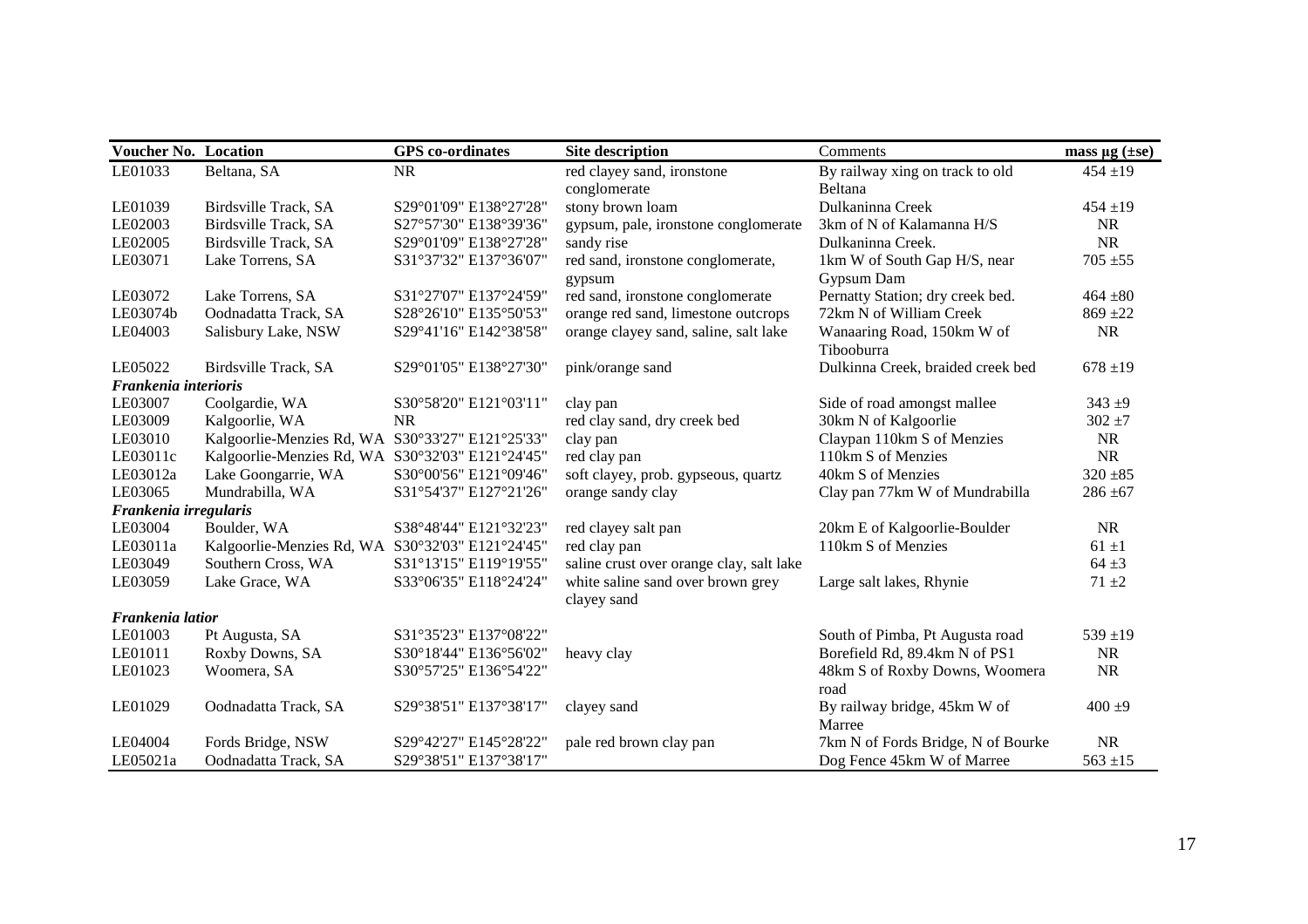| <b>Voucher No. Location</b> |                                       | <b>GPS</b> co-ordinates | <b>Site description</b>                                  | Comments                                   | mass $\mu$ g ( $\pm$ se) |
|-----------------------------|---------------------------------------|-------------------------|----------------------------------------------------------|--------------------------------------------|--------------------------|
| Frankenia latior (cont.)    |                                       |                         |                                                          |                                            |                          |
| LE05008                     | Coober Pedy, SA                       | S29°02'16" E134°49'12"  | scree over pink/orange sand                              | William Creek road, from Coober<br>Pedy    | <b>NR</b>                |
| LE05030                     | Pt Augusta Road, SA                   | S31°19'48" E136°51'44"  |                                                          |                                            | $686 + 24$               |
| LE07003                     | Pt Augusta Rd, SA                     | S31°35'23" E137°08'22"  | red clay/ironstone                                       | North of Pt Augusta on Pimba road          | <b>NR</b>                |
| Frankenia laxiflora         |                                       |                         |                                                          |                                            |                          |
| LE03003                     | Ponton River, WA                      | S31°02'22" E123°47'04"  | sandy clay                                               |                                            | $59 + 2$                 |
| LE03012b                    | Lake Goongarrie, WA                   | S30°00'56" E121°09'46"  | soft clayey, prob. gypseous, quartz                      | 40km S of Menzies                          | $65 \pm 3$               |
| LE03013c                    | Malcolm-Leonora, WA                   | S29°01'59" E121°29'13"  | red clay pan, sandy clay                                 | Kookynie-Malcom Road near<br>Malcolm       | $69 + 4$                 |
| LE03014                     | Leonora-Agnew Road, WA                | S28°16'52" E121°07'26"  | claypan, brown/orange, ironstone,<br>laterite, sandstone | 72km N of Leonora, WA                      | $86 + 4$                 |
| LE03015                     | Leonora-Agnew Rd, WA                  | S28°15'28" E121°06'13"  |                                                          | 76km N of Leonora                          | <b>NR</b>                |
| LE03016                     | Sandstone, WA                         | S27°58'00" E120°26'35"  | red sand, sandstone conglomerate                         | Along road towards Sandstone.              | <b>NR</b>                |
| LE03017                     | Agnew, WA                             | S27°59'04" E120°34'45"  | stoney clay pan                                          | 5km S of Agnew.                            | <b>NR</b>                |
| LE03021                     | Lake Annean, WA                       | S26°53'15" E118°17'21"  | clayey sand near salt lake                               | S of Meekatharra; S of Nannine<br>cemetery | $67 + 2$                 |
| LE03032a                    | Curbur Station, WA                    | S26°27'45" E115°56'26"  | red clay                                                 | Monoculture                                | <b>NR</b>                |
| LE03047                     | Hines Hill, WA                        | S31°34'55" E117°58'37"  | salt crust over clay, saline claypan                     | Bandee Road.                               | $72 + 1$                 |
| Frankenia magnifica         |                                       |                         |                                                          |                                            |                          |
| LE01044a                    | Granite Peake H/S, WA                 | S25°31'06" E121°15' 01" | red sandy loam                                           | Forbes Outcamp track                       | <b>NR</b>                |
| LE03030b                    | Murchison County, WA                  | S28°02'55" E115°40'48"  | dry creek bed                                            | Road from Mullewa to Murchison<br>R/H      | $55 \pm 1$               |
| LE03031                     | Mt Narryer Station, WA                | S28°42'13" E115°53'24"  | yellow orange sand                                       | Monoculture                                | $105 + 4$                |
| LE03033                     | Kennedy Ranges, WA                    | S24°39'42" E115°10'37"  | black ironstone                                          |                                            | $93 \pm 6$               |
| LE03034                     | Gascoyne Junction, WA                 | S24°45'29" E115°18'53"  | red sand, quartz, ironstone                              | 40km N of Gascoyne Junction                | $91 + 3$                 |
|                             | Frankenia pauciflora var. fruticulosa |                         |                                                          |                                            |                          |
| LE01010                     | Thevernard, SA                        | S32°08'33" E133°40'35"  | limestone                                                | Growing in rock crevasses                  | $147 + 3$                |
| LE03001b                    | Head of Bight, SA                     | S31°28'28" E131°05'41"  | limestone cliff top                                      | Road to observation area                   | <b>NR</b>                |
| LE03070                     | Thevernard, SA                        | S32°08'33" E133°40'35"  | limestone cliff                                          |                                            | <b>NR</b>                |
| LE04007                     | Yorke Peninsula, SA                   | S34°53'47" E137°00'38"  | white sand over limestone, cliff top                     | Corny Point lighthouse                     | $121 + 4$                |
| LE04008                     | Yorke Peninsula, SA                   | S35°16'05" E136°50'44"  | pink sand over limestone                                 | Cliff top, Innes NP, Pondalowie Bay.       | <b>NR</b>                |
| LE04010                     | Yorke Peninsula, SA                   | S35°16'12" E136°50'24"  | sand over limestone                                      | Cliff top                                  | $141 + 22$               |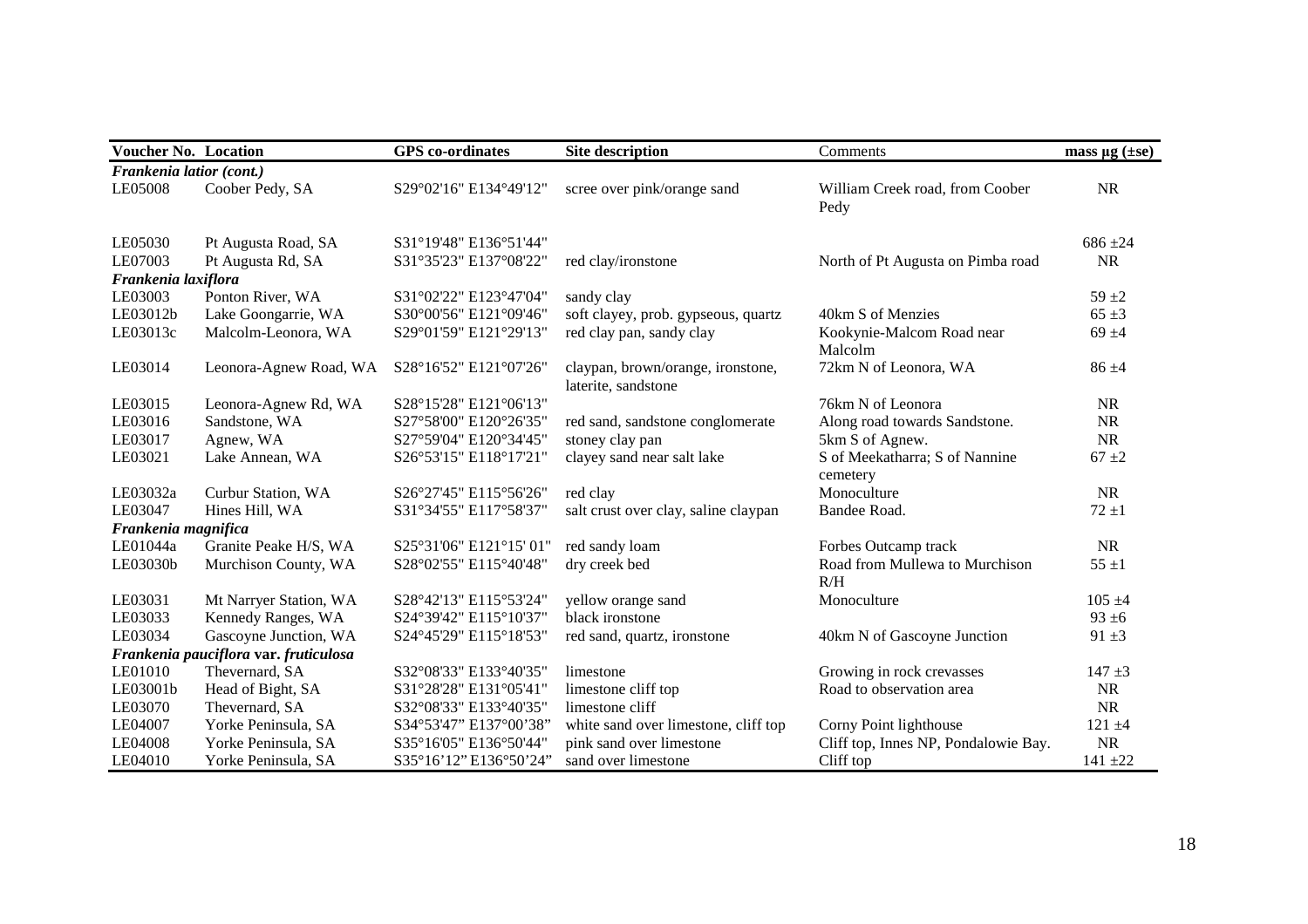| <b>Voucher No. Location</b> |                                               | <b>GPS</b> co-ordinates | <b>Site description</b>                      | Comments                                           | mass $\mu$ g ( $\pm$ se) |
|-----------------------------|-----------------------------------------------|-------------------------|----------------------------------------------|----------------------------------------------------|--------------------------|
|                             | Frankenia pauciflora var. fruticulosa (cont.) |                         |                                              |                                                    |                          |
| LE04011                     | Yorke Peninsula, SA                           | S35°05'45" E136°25'11"° | saline, clay                                 | Claypan behind sand dunes, Warooka<br>intersection | <b>NR</b>                |
| LE04012                     | Yorke Peninsula, SA                           | S34°18'36" E137°30'00"  | yellow silty sand, limestone<br>conglomerate | Cliff top, Balgowen; Tipara Rocks.                 | $113 + 4$                |
| LE04013                     | Yorke Peninsula, SA                           | S34°40'47" E137°29'24"  | white soft sand                              | In sand dunes, Pt Rickaby                          | $122 + 3$                |
| LE04014                     | Pt Gawler, SA                                 | S34°38'35" E138°26'22"  | shelly sand over clayey sand                 | Swampy, near beach.                                | $256 + 9$                |
| LE05024                     | Yorke Peninsula, SA                           | S34°35'53" E137°00'00"  | limestone cliff top                          | Corney Point lighthouse.                           | $159 + 9$                |
| LE05025                     | Yorke Peninsula, SA                           | S34°40'50" E137°29'37"  | sand dune                                    | Pt Rickaby.                                        | $145 + 7$                |
| LE05026                     | Pt Gawler, SA                                 | S34°38'35" E138°26'22"  | shelly sand grit                             | Swamp type, near mangroves.                        | $128 + 8$                |
|                             | Frankenia pauciflora var. gunnii              |                         |                                              |                                                    |                          |
| LE01001                     | Goolwa, SA                                    | S35°31'56"E138°49'37"   | saline                                       | Goolwa barrages                                    | <b>NR</b>                |
| LE03084                     | Goolwa, SA                                    | S35°31'56"E138°49'37"   | salt marsh                                   |                                                    | $94 + 2$                 |
| LE03085                     | Kangaroo Island, SA                           | S35°48'01" E137°44'24"  | shelly sand beach, saltmarsh                 | "Independence" carpark                             | <b>NR</b>                |
| LE03086                     | Kangaroo Island, SA                           | S35°47'22" E137°45'58"  | shelly sand, saltmarsh                       | American River; "Rememberance"<br>carpark          | <b>NR</b>                |
| LE03087                     | Kangaroo Island, SA                           | S36°03'32" E136°42'06"  | cliff limestone                              | Cape de Coedic, on cliff face &<br>islands         | <b>NR</b>                |
| LE04005                     | Yorke Peninsula, SA                           | S34°08'00" E138°03'50"  | saline, boggy silty clay                     | Pt Clinton NP                                      | $64 \pm 1$               |
| LE04006                     | Yorke Peninsula, SA                           | S33°54'26" E137°38'30"  | sandy clay, swamp                            | N of Wallaroo, on road to North<br>Beach           | $141 \pm 3$              |
| LE04009                     | Yorke Peninsula, SA                           | S35°11'50" E136°52'20"  | swamp - clay                                 | Browns Lake.                                       | $88 \pm 7$               |
| LE04015                     | Little Dip NP, SA                             | S37°16'48" E139°48'04"  | limestone, sand overburden                   | Cliff top, Long Gully campsite                     | <b>NR</b>                |
| LE04016                     | Beachort, SA                                  | S37°29'02" E139°59'59"  | sand around salt lake                        | Pool of Siloam                                     | $140 \pm 3$              |
| LE04017                     | Robe, SA                                      | S36°09'00" E139°44'34"  | sand over limestone                          | Growing in limestone outcrops.                     | <b>NR</b>                |
| LE04018                     | Robe, SA                                      | S37°09'00" E139°44'32"  | beach pebbles                                | Doorway Rock lighthouse, cliff top                 | <b>NR</b>                |
| LE04019                     | Kingston SE, SA                               | S36°49'45" E139°52'13"  | white/grey sand, shelly inclusions,          | Swamp at drain outlet.                             | $146 \pm 3$              |
|                             |                                               |                         | boggy                                        |                                                    |                          |
| LE04020                     | Coorong NP, SA                                | S36°19'47" E139°45'00"  | grey boggy, clayey sand, swampy clay<br>pan  | 100km N of Kingston SE.                            | <b>NR</b>                |
| LE04021                     | Coorong NP, SA                                | S36°03'20" E139°35'21"  | swamp - clay                                 | Lake 2km N of Policemans Point                     | $106 \pm 2$              |
| LE06001                     | Robe, SA                                      | S37°09'00" E139°44'32"  | sand near base of cliff                      | Adjacent to Robe lighthouse                        | $112 + 3$                |
| LE06002                     | Beachport, SA                                 | S37°29'02" E139°59'59"  | sand                                         | Pool of Siloam                                     | $127 + 3$                |
| LE06003                     | Kingston SE, SA                               | S36°49'45" E139°52'13"  | boggy sand                                   | Maria Creek Drain.                                 | $148 + 3$                |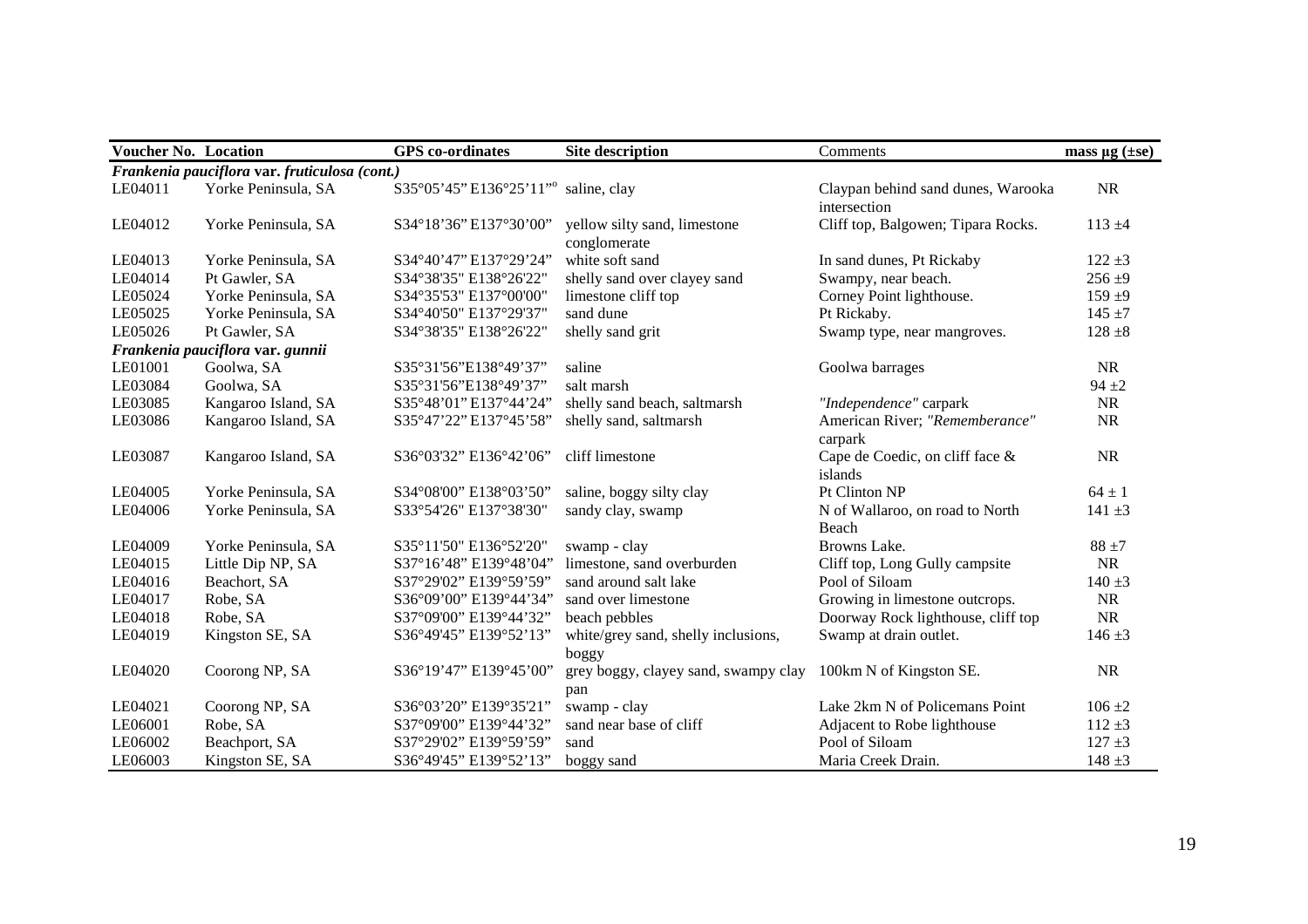| <b>Voucher No. Location</b> |                                                | <b>GPS</b> co-ordinates | <b>Site description</b>                                                       | Comments                            | mass $\mu$ g ( $\pm$ se) |
|-----------------------------|------------------------------------------------|-------------------------|-------------------------------------------------------------------------------|-------------------------------------|--------------------------|
|                             | Frankenia pauciflora var. pauciflora (coastal) |                         |                                                                               |                                     |                          |
| LE03036                     | Monkey Mia, WA                                 | S25°48'55" E113°39'19"  | clay pan                                                                      | 5km SW of Monkey Mia                | $78 + 5$                 |
| LE03037b                    | Shark Bay, WA                                  | S26°01'18" E113°35'07"  | soft orange sand ridges around salt pan                                       | 13km E of Denham                    | $61 \pm 1$               |
| LE03038b                    | Shark Bay, WA                                  | S26°10'10" E113°40'55"  | yellow orange clay sand                                                       | Road to Denham from Overland        | $59 + 5$                 |
|                             |                                                |                         |                                                                               | Corner                              |                          |
| LE03039                     | Leeman, WA                                     | S29°41'23" E114°57'50"  | pan between grey/white sand dunes,                                            | Rubbish tip 3km S of Knobby Head.   | $59 + 2$                 |
|                             |                                                |                         | gypseous                                                                      |                                     |                          |
| LE03043                     | Leeman, WA                                     | S29°55'29" E114°58'48"  | coastal cliff face, rock, white sand                                          | Growing in rock crevasses           | $123 + 4$                |
| LE03044                     | Jurien Bay, WA                                 | S30°11'15" E115°01'10"  |                                                                               | Roadside population.                | $110 \pm 6$              |
|                             | Frankenia pauciflora var. pauciflora (inland)  |                         |                                                                               |                                     |                          |
| LE03005                     | Kambalda, WA                                   | S31°13'20" E121°39'01"  | saline                                                                        | Rubbish tip.                        | $57 + 2$                 |
| LE03029                     | Pindar, WA                                     | S28°28'29" E115°47'27"  | yellow clay grading to grey, claypan                                          |                                     | $40 \pm 2$               |
| LE03032b                    | <b>Byro Station, WA</b>                        | S26°21'03" E115°59'33"  |                                                                               | Monoculture                         | $57 + 4$                 |
| LE03042                     | Lake Inoon, WA                                 | S29°51'06" E115°11'13"  | clay pan                                                                      |                                     | <b>NR</b>                |
| LE03045                     | Mortlock East River, WA                        | S31°39'09" E116°59'23"  | very compact white sandy clay, laterite River bank, plants in white sand, not |                                     | $128 + 2$                |
|                             |                                                |                         |                                                                               | clay                                |                          |
| LE03046                     | Cunedin, WA                                    | S31°36'41" E117°05'58"  | white sand, saline                                                            | Causeway over salt lake, Hopkins    | <b>NR</b>                |
|                             |                                                |                         |                                                                               | Road.                               |                          |
| LE03053                     | Lake Julia, WA                                 | S30°58'21" E119°28'49"  | sand over brown/grey clay                                                     | On side of road 16km S of           | $38 + 3$                 |
|                             |                                                |                         |                                                                               | Koolyanobbing                       |                          |
| LE03055                     | Lake Polaris, WA                               | S31°12'39" E119°18'54"  | clay and saline                                                               |                                     | <b>NR</b>                |
| LE03063b                    | Salmon Gums, WA                                | S32°36'13" E121°33'58"  | white yellow sand over orange brown                                           | Lake Gilmore 51km N of Norseman     | <b>NR</b>                |
|                             |                                                |                         | clay                                                                          |                                     |                          |
| Frankenia planifolia        |                                                |                         |                                                                               |                                     |                          |
| LE01016                     | Strzelecki Track, SA                           | S29°40'50" E139°33'14"  |                                                                               | Murnpeowie Station, track to Public | <b>NR</b>                |
|                             |                                                |                         |                                                                               | House Springs                       |                          |
| LE01024                     | Roxby Downs, SA                                | S30°10'05" E137°00'57"  | red clay                                                                      | <b>Stuart Creek turn-off</b>        | <b>NR</b>                |
| LE02007b                    | Oodnadatta Track, SA                           | S28°16'33" E135°50'16"  | red, ironstone inclusions                                                     | Bungadillina Creek                  | $626 \pm 14$             |
| LE02008b                    | Oodnadatta Track, SA                           | S27°40'38" E135°32'36"  | ironstone inclusions                                                          | Next to' Alandale 10km' sign        | $532 \pm 10$             |
| LE02009a                    | Oodnadatta Track, SA                           | S27°35'74" E135°26'38"  | orange claypan                                                                | ~200m towards Coober Pedy from      | <b>NR</b>                |
|                             |                                                |                         |                                                                               | turnoff                             |                          |
| LE02010                     | Oodnadatta Track, SA                           | S27°36'07" E135°25'50"  | wetland, gidgee, grasses                                                      | ~1km toward Coober Pedy from        | <b>NR</b>                |
|                             |                                                |                         |                                                                               | LE02009                             |                          |
| LE02011                     | Oodnadatta Track, SA                           | S28°10'12" E134°24'07"  | slope of ironstone scree                                                      | Evelyn Downs Station.               | <b>NR</b>                |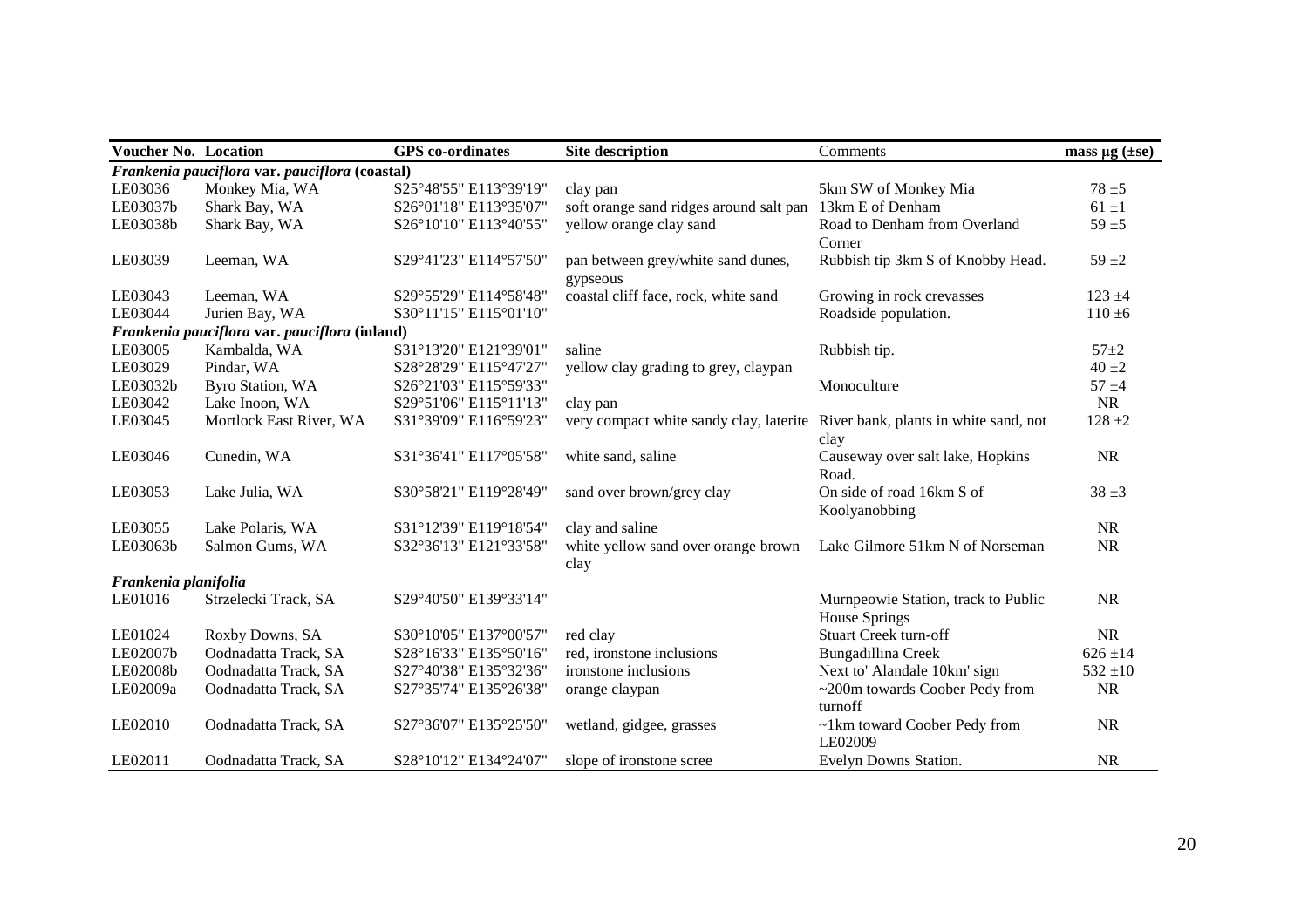| <b>Voucher No. Location</b> |                              | <b>GPS</b> co-ordinates | <b>Site description</b>             | Comments                              | mass $\mu$ g ( $\pm$ se) |
|-----------------------------|------------------------------|-------------------------|-------------------------------------|---------------------------------------|--------------------------|
|                             | Frankenia planifolia (cont.) |                         |                                     |                                       |                          |
| LE02012                     | Oodnadatta Track, SA         | S28°12'40" E134°48'13"  | pebbly crust                        | Evelyn Downs Station.                 | $545 + 94$               |
| LE03074a                    | Oodnadatta Track, SA         | S28°26'10" E135°50'53"  | orange red sand, limestone outcrops | 72km N of William Creek               | 583 $±49$                |
| LE03075b                    | Oodnadatta Track, SA         | S28°16'33" E135°50'16"  | yellow orange sand, ironstone,      | Bungadillina Creek; in water run-off. | $623 \pm 34$             |
|                             |                              |                         | sandstone                           |                                       |                          |
| LE03076b                    | Oodnadatta Track, SA         | S27°40'38" E135°32'37"  | red gibber, sandy run-offs          | Next to 'Alandale 10km' sign          | <b>NR</b>                |
| LE03079                     | Oodnadatta Track, SA         | S27°35'41" E135°26'26"  | sand                                | Braided creek bed, Coober Pedy road   | $601 \pm 17$             |
| LE03080                     | Oodnadatta Track, SA         | S27°36'09" E135°25'48"  | yellow brown sand, sandstone        | Acacia grasslands.                    | $521 \pm 10$             |
| LE05005                     | Oodnadatta Track, SA         | S27°29'28" E138°24'29"  | pink/orange, gibber, red ironstone  |                                       | <b>NR</b>                |
|                             |                              |                         | conglomerate                        |                                       |                          |
| LE05023b                    | Oodnadatta Track, SA         | S28°16'33" E135°50'16"  |                                     | Bungadillina Creek                    | <b>NR</b>                |
| Frankenia plicata           |                              |                         |                                     |                                       |                          |
| LE05009                     | Anna Creek Station, SA       | S29°38'57" E135°45'19"  | dunes and scree                     | North Creek, near Dog Fence           | $290 \pm 61$             |
| LE05010a                    | Anna Creek Station, SA       | S29°40'22" E135°46'07"  | dunes and limestone, rock scree     | North Creek, near Dog Fence           | $352 + 23$               |
| Frankenia punctata          |                              |                         |                                     |                                       |                          |
| LE03051b                    | Lake Julia, WA               | S31°01'10" E119°38'02"  | saline, edge of lake                |                                       | $55 \pm 4$               |
| LE03052                     | Lake Seabrooke, WA           | S30°59'13" E119°38'43"  | extremely saline, white sand        | Very white saline lake, sand dunes.   | $83 + 2$                 |
| Frankenia serpyllifolia     |                              |                         |                                     |                                       |                          |
| LE01018                     | Strzelecki Track, SA         | S30°02'02" E138°56'51"  | red clayey sand                     | 70km N of Lyndhurst                   | <b>NR</b>                |
| LE01021                     | Pimba, SA                    | S31°15'20" E136°48'15"  |                                     | Next to petrol station.               | <b>NR</b>                |
| LE01022                     | Pimba, SA                    | S31°18'56" E136°51'11"  |                                     | 10km S of Pimba, Pt Augusta road      | $415 \pm 21$             |
| LE01035                     | Leigh Creek, SA              | <b>NR</b>               |                                     | Bridge, 35km S of Leigh Creek         | <b>NR</b>                |
| LE01038                     | Birdsville Track, SA         | S29°12'38" E138°23'58"  | pale red loam, surface ironstone    | 60km N of Marree                      | $452 + 9$                |
| LE02001                     | Birdsville Track, SA         | S27°13'39" E138°45'44"  | red sand, ironstone                 | Mt Gason Acacia recovery site         | <b>NR</b>                |
| LE02002                     | Birdsville Track, SA         | S27°25'52" E138°41'55"  | red sandy clay, red ironstone       | 4km N of Kilander Bore                | <b>NR</b>                |
| LE02007a                    | Oodnadatta Track, SA         | S28°16'33" E135°50'16"  | red sand ironstone                  | Bungadillina Creek                    | $724 + 21$               |
| LE02008a                    | Oodnadatta Track, SA         | S27°40'38" E135°32'36"  | ironstone                           | Next to Alandale '10km' sign          | $551 + 11$               |
| LE02009b                    | Oodnadatta Track, SA         | S27°35'74" E135°26'38"  | orange clay pan                     | 200m towards Coober Pedy from         | <b>NR</b>                |
|                             |                              |                         |                                     | turnoff                               |                          |
| LE02013                     | Oodnadatta Track, SA         | S28°12'40" E134°48'12"  | red clay, pebbly, dam run-off       | Mt Barry Station                      | $537 \pm 16$             |
| LE03075a                    | Oodnadatta Track, SA         | S28°16'33" E135°50'16"  | yellow orange sand, ironstone,      | Bungadillina Creek; water run-off     | $636 \pm 15$             |
|                             |                              |                         | sandstone                           |                                       |                          |
| LE03076a                    | Oodnadatta Track, SA         | S27°40'38" E135°32'37"  | red gibber, sandy run-off           | Next to 'Alandale 10km' sign          | <b>NR</b>                |
| LE03081                     | Arckaringa Station, SA       | S27°46'34" E135°13'16"  | yellow brown clayey sand, limestone | Gidgee, grasses                       | <b>NR</b>                |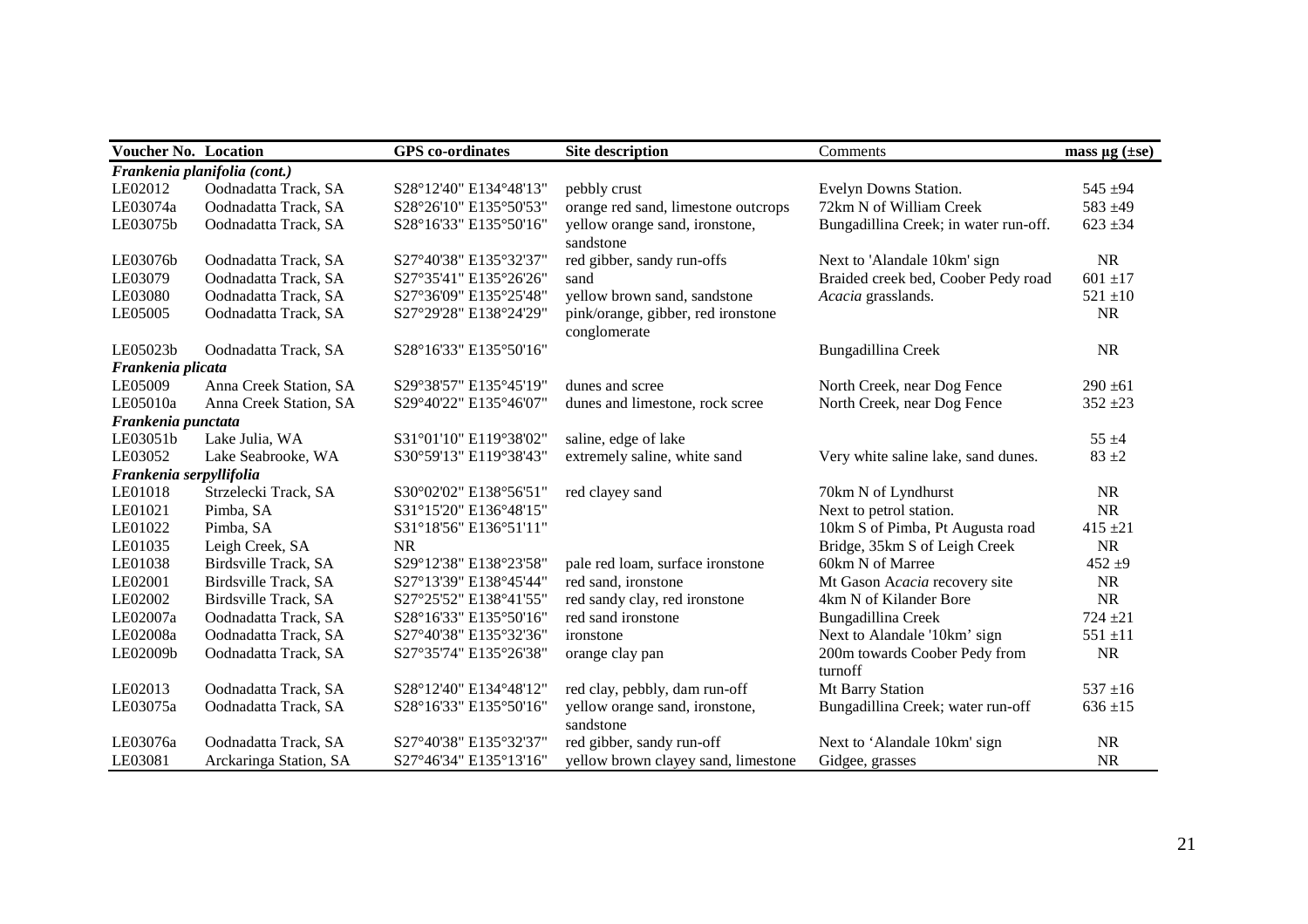| <b>Voucher No. Location</b> |                                 | <b>GPS</b> co-ordinates | <b>Site description</b>                                    | Comments                                     | mass $\mu$ g ( $\pm$ se) |
|-----------------------------|---------------------------------|-------------------------|------------------------------------------------------------|----------------------------------------------|--------------------------|
|                             | Frankenia serpyllifolia (cont.) |                         |                                                            |                                              |                          |
| LE03077                     | Oodnadatta Track, SA            | S27°38'20" E135°29'58"  | gibber                                                     | 13km SE of Oodnadatta, Oodnadatta<br>Track   | $454 \pm 11$             |
| LE03082                     | Arckaringa Station, SA          | S27°51'21" E135°03'33"  | hard red clayey sand, ironstone,<br>sandstone conglomerate | Painted Desert, side of creek bed            | <b>NR</b>                |
| LE03083                     | Oodnadatta Track, SA            | S27°56'40" E134°22'43"  | dry creek bed                                              | 70km N of Oodnadatta                         | <b>NR</b>                |
| LE04002                     | Tibooburra, NSW                 | S29°06'26" E131°55'48"  | gibber, mesa                                               | 42km N of Tibooburra                         | $621 \pm 24$             |
| LE05007b                    | Rainbow Valley, NT              | S24°19'57" E133°37'53"  | pink/orange clay pan                                       | At base of cliffs around clay pan            | <b>NR</b>                |
| LE05010b                    | Anna Creek Station, SA          | S29°40'22" E135°46'07"  | gypseous dune and limestone, rock<br>scree                 | Flood wash on North Creek, near<br>Dog Fence | $643 + 19$               |
| LE05014a                    | Oodnadatta Track, SA            | S29°59'37" E138°16'27"  | pink/orange clayey sand                                    | W of Lyndhurst                               | <b>NR</b>                |
| LE05023a                    | Oodnadatta Track, SA            | S28°16'33" E135°50'16"  |                                                            | Bungadillina Creek                           | $618 + 9$                |
| LE05027                     | Oodnadatta Track, SA            | S27°40'38" E135°32'36"  |                                                            | Next to 'Alandale 10km' sign.                | $638 + 29$               |
| LE05028                     | Pt Augusta Rd, SA               | S31°35'25" E137°08'22'  |                                                            | Just south of the South Gap turn-off         | $517 + 36$               |
| LE05029                     | Anna Creek Station, SA          | S29°13'26" E135°16'58"  |                                                            | Track along dog fence                        | 444 $\pm 31$             |
| LE07001                     | Pimba, SA                       | S31°18'56" E136°51'11"  | red clay/ironstone; watercourse                            | 10km south of Pimba                          | NR                       |
| Frankenia sessilis          |                                 |                         |                                                            |                                              |                          |
| LE01007                     | Cactus Beach, SA                | S32°03'56" E132°59'37"  | sandy silty clay, limestone                                |                                              | $239 + 9$                |
| LE01008                     | Fowlers Bay, SA                 | <b>NR</b>               | brown red silty sand, crust, saline                        |                                              | $159 + 4$                |
| LE01997                     | Eyre Peninsula, SA              | <b>NR</b>               |                                                            |                                              | $139 + 4$                |
| LE03001a                    | Head of Bight, SA               | S31°28'28" E131°05'41"  | limestone cliff top                                        | Road to observation area                     | $194 + 25$               |
| LE03002                     | Nullabor Plain, SA              | S31°38'17" E129°25'48"  | cliff top, limestone                                       | 45km E of Border Village                     | <b>NR</b>                |
| LE03064                     | Madura Pass, WA                 | S31°53'59" E127°00'32"  | limestone shingle                                          | Top of escarpment, very little soil          | $199 + 4$                |
| LE03066                     | Eucla, WA                       | S31°42'49" E128°53'06"  | marsh, white sand over orange clayey<br>sand               | In saltmarsh behind sand dunes               | $138 + 3$                |
| LE03067                     | Fowlers Bay, SA                 | S31°57'42" E132°26'12"  | white sand over grey clayey sand,<br>limestone outcrops    |                                              | $175 + 3$                |
| LE03068                     | Cactus Beach, SA                | S32°03'56" E132°59' 7"  | saline white sand                                          |                                              | $235 + 73$               |
| Frankenia setosa            |                                 |                         |                                                            |                                              |                          |
| LE01041                     | Carnarvon Range, WA             | S25°08'44" E120°14'20"  |                                                            | Track to Mt Methwin H/S                      | $688 + 22$               |
| LE01043                     | Little Sandy Desert, WA         | S25°07'32' E120°42'56"  | red loam, quartz gravel                                    | Mt Methwin to Carnarvon Ranges<br>track      | $629 \pm 15$             |
| LE01044b                    | Granite Peake H/S, WA           | S25°31'06" E121°15'31"  | red sandy loam                                             | Forbes Outcamp track                         | NR                       |
| LE03006b                    | Widgemooltha, WA                | S31°29'29" E121°35'51"  | pink swales, salt lake                                     | Dry clay pan                                 | <b>NR</b>                |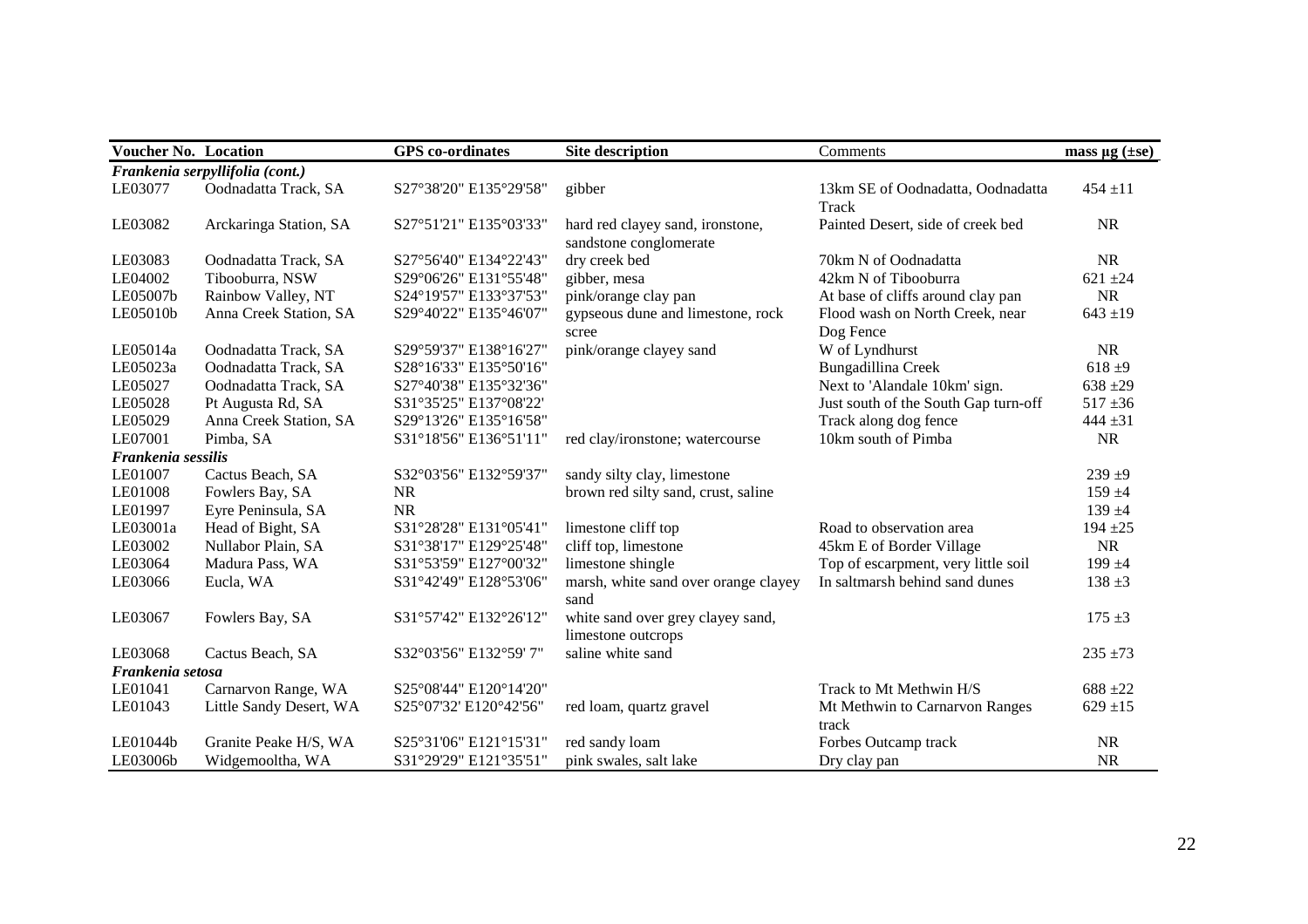| <b>Voucher No. Location</b> |                                                  | <b>GPS</b> co-ordinates | <b>Site description</b>                                   | Comments                                  | mass $\mu$ g ( $\pm$ se) |
|-----------------------------|--------------------------------------------------|-------------------------|-----------------------------------------------------------|-------------------------------------------|--------------------------|
| Frankenia setosa(cont.)     |                                                  |                         |                                                           |                                           |                          |
| LE03011b                    | Kalgoorlie-Menzies Rd, WA S30°32'03" E121°24'45" |                         | red clay pan                                              | 110km S of Menzies                        | $334 + 15$               |
| LE03013b                    | Malcolm-Leonora, WA                              | S29°01'59" E121°29'13"  | red clay pan, sandy clay                                  | Kookynie-Malcom Road near<br>Malcolm      | $483 + 32$               |
| LE03026                     | Mt Magnet, WA                                    | S28°00'29" E117°48'51"  | quartz hill slope, ironstone                              |                                           | <b>NR</b>                |
| LE03027                     | Mt Magnet, WA                                    | S28°00'07" E117°51'12"  | white sand, gypseous, saline                              | The Granites, N of Mt Magnet              | <b>NR</b>                |
| LE03028                     | Pindar, WA                                       | S28°28'29" E115°47'27"  | yellow clay grading to grey                               |                                           | $776 + 52$               |
| LE03030a                    | Murchison County, WA                             | S28°02'55" E115°40'48"  | dry creek bed, clay pan                                   | Road from Mullewa to Murchison<br>R/H     | <b>NR</b>                |
| LE03035                     | Gascoyne Junction, WA                            | S24°51'18" E115°18'20"  | red sand, sandstone conglomerate                          | 28km N of Gascoyne Junction               | $1214 \pm 34$            |
| LE03050                     | Yellowdine, WA                                   | S31°17'29" E119°41'30"  | saline over clay                                          | Lake 3km E of Yellowdine to<br>Coolgardie | <b>NR</b>                |
| Frankenia subteres          |                                                  |                         |                                                           |                                           |                          |
| LE01017                     | Moolawatanna Station, SA                         | S29°51'01" E139°39'53"  | limestone conglomerate, no soil                           | Twelve Springs, Murnpeowie Station        | NR                       |
| LE01030                     | Oodnadatta Track, SA                             | S29°12'38" E138°23'58"  | white sand, saline                                        | 63km N of Lyndhurst                       | $99 + 11$                |
| LE01032a                    | Oodnadatta Track, SA                             | S30°14'31" E138°20'45"  |                                                           | Ochre Cliffs turn-off, near Marree        | $196 + 2$                |
| LE05001                     | Leigh Creek, SA                                  | S30°25'59" E138°22'13"  | pink/orange clayey sand & gravel to<br>stone conglomerate |                                           | $155 \pm 24$             |
| LE05002                     | Lyndhurst, SA                                    | S30°16'45" E138°20'57"  | pink/orange clayey sand, rock<br>conglomerate             |                                           | $113 + 2$                |
| Frankenia tetrapetala       |                                                  |                         |                                                           |                                           |                          |
| LE03056                     | Lake Newton, WA                                  | S32°57'39" E119°36'33"  | white sand over grey sandy clay                           | Edge of lake, rubbish tip                 | $135 + 3$                |
| LE03058                     | Newdegate, WA                                    | S33°11'29" E119°12'49"  | white sand over grey sandy clay, salt<br>pan              | Old Ravensthorpe Road                     | $135 + 3$                |
| LE03060                     | Esperence, WA                                    | S33°34'46" E121°45'44"  | clayey sand with laterite, salt pan                       | 35km N of Esperence                       | $202 \pm 11$             |
| LE03061                     | Grasspatch, WA                                   | S33°25'09" E121°42'32"  | saline over clay                                          | Huge mat around edge of salt pan          | $185 \pm 11$             |
| LE03063a                    | Salmon Gums, WA                                  | S32°36'13" E121°33'58"  | white yellow sand over orange brown<br>clay               | Lake Gilmore 51km N of Norseman           | $266 \pm 8$              |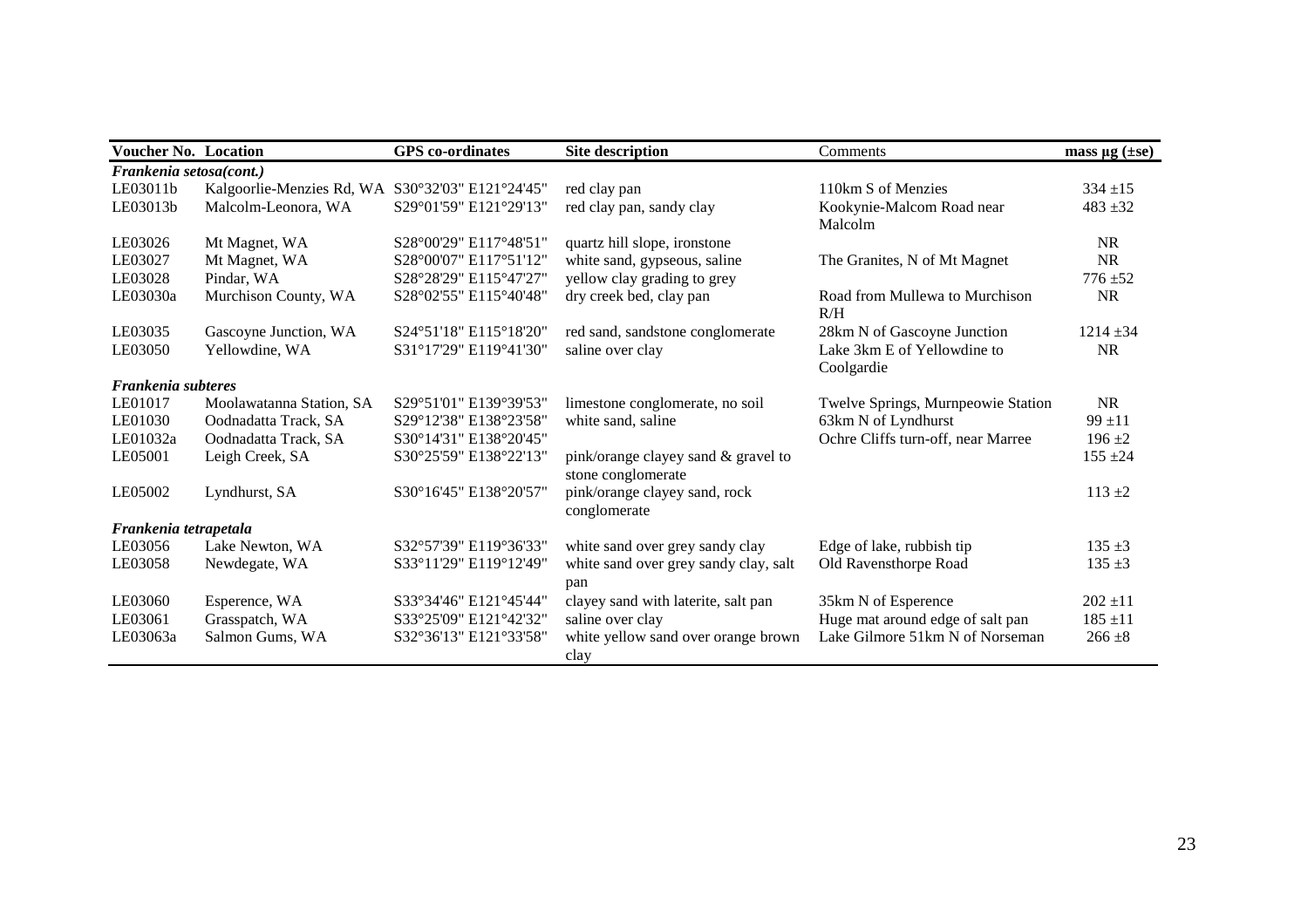### **Part of Project Funded by Australian Flora Foundation**

**Western Australia Field Trip** Undertaken by Lyndlee Easton and Andrew Craigie from 31/1/03 to 28/2/03 **Purpose of Field Trip** To collect seeds, herbarium specimens and leaf samples from wild populations of the arid zone genus *Frankenia*, for experimentation at Flinders University. **Route** Adelaide — Ceduna — Cocklebiddy — Rawlinna — Kalgoorlie — Wiluna — Mt Magnet — Mullewa— Gascoyne Junction —Carnarvon — Overlander Corner— Denham — Geraldton — Jurien Bay— Moora — Northam — Southern Cross — Merredin — Hyden — Lake King —Lake Grace — Ongerup — Ravensthorpe — Esperence — Norseman — Balladonia — Eucla — Fowlers Bay — Point Sinclair — Adelaide

### **Summary of costs**

| Item               | $Cost($ \$) |
|--------------------|-------------|
| Petrol             | 1400        |
| Accommodation/food | 955         |
| Miscellaneous      | 310         |
| Consumables        | 3552        |
| <b>TOTAL</b>       | 6217        |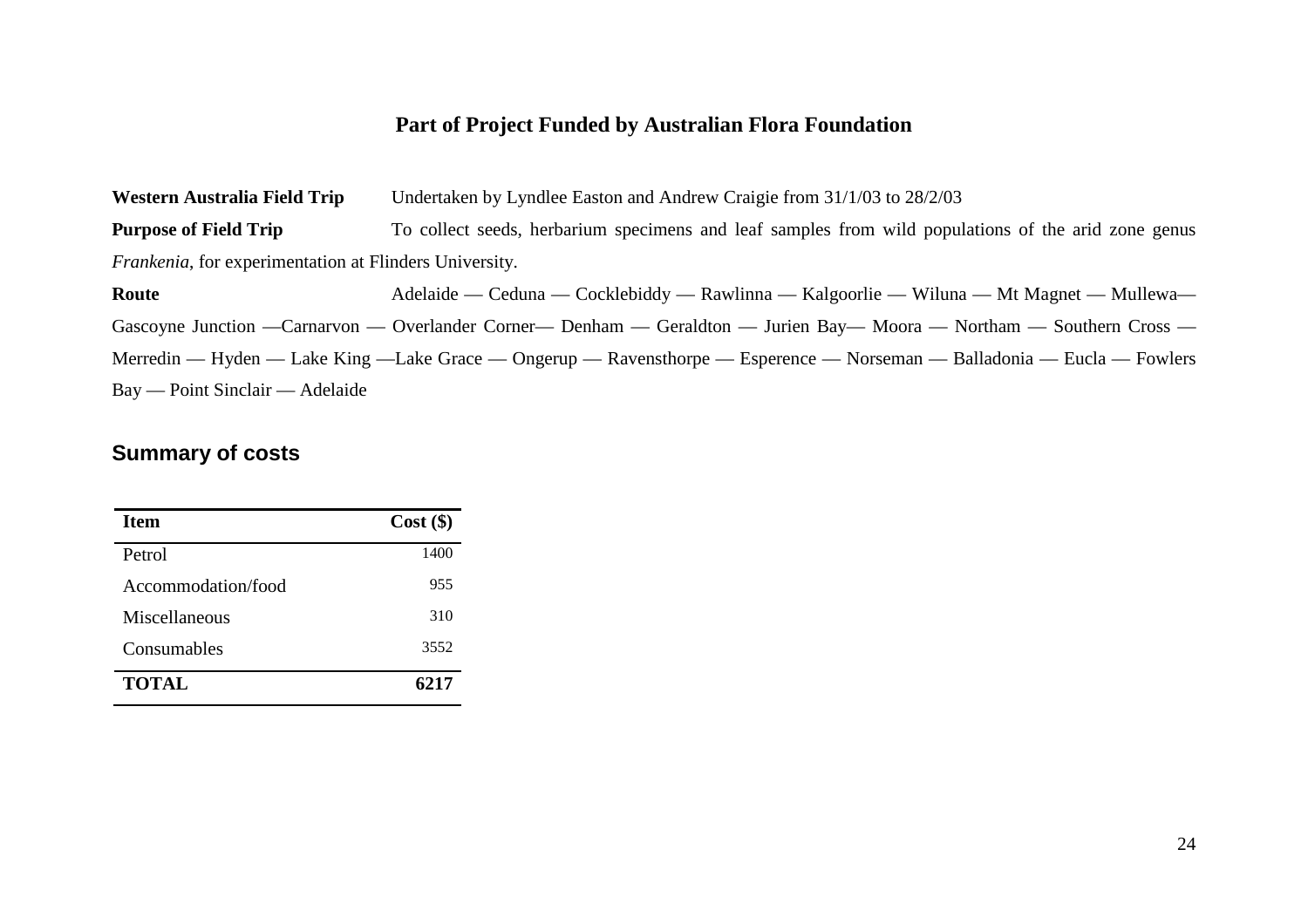# **1. Petrol for Vehicle** (Toyota Rav 4 @ \$0.40/km)

| <b>Invoice No.</b>      | <b>Date</b> | <b>Station</b>             | <b>Distributor</b> | $Cost$ (\$) | Litres          | Odometer (km) | Accumulated cost (\$) |
|-------------------------|-------------|----------------------------|--------------------|-------------|-----------------|---------------|-----------------------|
| $\mathbf 1$             | 28/2/03     | Adelaide                   | To fill tank       | 83.00       | Ref Uni car log | 4339          | 83                    |
| $\boldsymbol{2}$        | 1/2/03      | Pt Wakefield               | Mobil              | 25.89       | 27.57           | 4591          | 107                   |
| $\mathbf{3}$            | 1/2/03      | Wudinna                    | Mobil              | 41.21       | 41.21           | 5050          | 151                   |
| $\overline{\mathbf{4}}$ | 2/2/03      | Ceduna                     | Mobil              | 62.12       | 61.57           | 5274          | 214                   |
| $\sqrt{5}$              | 3/2/03      | <b>Border Village</b>      | $\rm BP$           | 65.20       | 51.09           | 5817          | 280                   |
| 6                       | 3/2/03      | Cocklebiddy                | <b>BP</b>          | 37.65       | 28.66           |               | 318                   |
| 7                       | 5/2/03      | Kalgoorlie                 | BP                 | 40.02       | 40.06           | 6654          | 358                   |
| 8                       | 7/2/03      | Leonora                    | Shell              | 48.19       | 41.94           | 7253          | 407                   |
| 9                       | 7/2/03      | Wiluna                     | unspecified        | 54.05       | 49.136          | 7817          | 461                   |
| <b>10</b>               | 8/2/03      | Meekatharra                | Ampol/Caltex       | 21.00       | Ref Uni car log |               | 782                   |
| 11                      | 11/2/03     | Mt Magnet                  | <b>BP</b>          | 35.94       | 31.01           | 8243          | 521                   |
| 12                      | 11/2/03     | Mullewa                    | BP                 | 31.35       | Ref Uni car log | 8516          | 553                   |
| 13                      | 12/2/03     | <b>Murchison Roadhouse</b> | BP                 | 26.75       | Ref Uni car log | 8717          | 579                   |
| 14                      | 13/2/03     | Gascoyne Junction          | <b>BP</b>          | 53.00       | Ref Uni car log | 9137          | 632                   |
| 15                      | 14/2/03     | Carnarvon                  | Caltex             | 23.36       | 21.73           | 9347          | 656                   |
| 16                      | 15/2/03     | Denham                     | Ampol              | 46.27       | Ref Uni car log | 9740          | 702                   |
| 17                      | 16/2/03     | Kalbarri                   | Ampol              | 51.15       | Ref Uni car log | 10222         | 754                   |
| 18                      | 18/2/03     | Geraldton                  | Shell              | 29.00       | Ref Uni car log | 10464         | 783                   |
| 19                      | 19/2/03     | Moora                      | Shell              | 21.74       | 36.75           | 10837         | 805                   |
| $20\,$                  | 19/2/03     | Cunderdin                  | Mobil              | 21.74       | 21.15           | 11080         | 827                   |
| 21                      | 20/2/03     | Southern Cross             | BP                 | 24.65       | Ref Uni car log | 11297         | 852                   |
| 21a                     | 21/2/03     | Newdegate                  | Ampol              | 47.40       | Ref Uni car log |               | 900                   |
| 22                      | 21/2/03     | Merredin                   | Shell              | 46.54       | Ref Uni car log | 11673         | 947                   |
| 22a                     | 22/2/03     | Lake Grace                 | Shell              | 27.85       | Ref Uni car log |               | 975                   |
| 23                      | 22/2/03     | Munglinup                  | <b>BP</b>          | 50.00       | Ref Uni car log | 12535         | 1025                  |
| 24                      | 23/2/03     | Esperence                  | Caltex             | 15.12       | 14.1            | 12672         | 1040                  |
| 25                      | 23/2/03     | Norseman                   | Ampol              | 23.75       | 20.75           | 12897         | 1064                  |
| 26                      | 24/2/03     | Caiguna                    | <b>BP</b>          | 66.70       | Ref Uni car log |               | 1131                  |
| 27                      | 24/2/03     | <b>Border Village</b>      | Mobil              | 61.51       | 46.88           | 13711         | 1193                  |
| 28                      | 25/2/03     | Penong                     | Caltex             | 42.88       | 44.99           | 14411         | 1236                  |
| 29                      | 26/2/03     | Ceduna                     | Mobil              | 28.91       | 30.33           | 14371         | 1265                  |
| 30                      | 26/2/03     | Wudinna                    | Mobil              | 22.58       | 21.32           | 14578         | 1288                  |
| 31                      | 26/2/03     | Pt Wakefield               | Mobil              | 30.32       | 30.35           | 15041         | 1318                  |
| 32                      | 28/2/03     | returned                   | To fill tank       | 83.00       | Ref Uni car log | 15210         | <b>TOTAL 1400</b>     |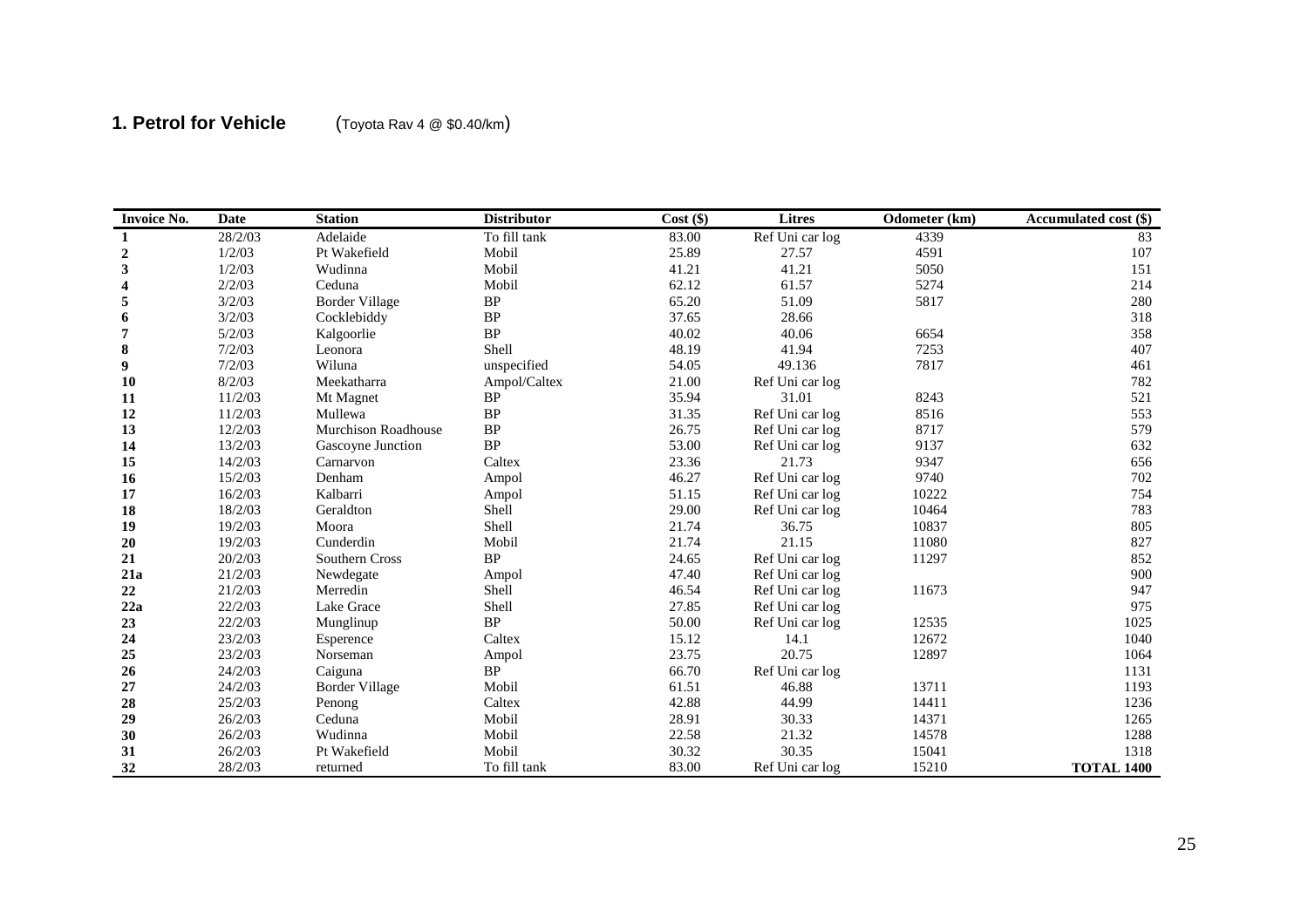#### **2 . Accommodation**

| Date    | <b>Place</b>               | $Cost($ \$)  | <b>Accumulated cost (\$)</b> |
|---------|----------------------------|--------------|------------------------------|
| 1/2/03  | Ceduna                     | 20.00        | 20.00                        |
| 2/2/03  | <b>Border Village</b>      | 15.00        | 35.00                        |
| 3/2/03  | Rawlinna                   | 15.00        | 50.00                        |
| 4/2/03  | Chifley                    | 15.00        | 65.00                        |
| 5/2/03  | Kalgoorlie                 | 20.00        | 85.00                        |
| 6/2/03  | Leonora                    | 16.00        | 101.00                       |
| 7/2/02  | Leonora                    | 16.00        | 117.00                       |
| 8/2/03  | Meekatharra                | 15.00        | 132.00                       |
| 9/2/03  | Mt Magnet                  | 19.80        | 152.00                       |
| 10/2/02 | Mt Magnet                  | 19.80        | 172.00                       |
| 11/2/03 | <b>Murchison Roadhouse</b> | 10.00        | 182.00                       |
| 12/2/03 | Gascoyne Junction          | 18.00        | 200.00                       |
| 13/2/03 | Carnarvon                  | 18.00        | 218.00                       |
| 14/2/03 | Monkey Mia                 | 27.00        | 245.00                       |
| 15/2/03 | Kalbarri                   | 19.00        | 264.00                       |
| 16/2/03 | Geraldton                  | 27.50        | 291.50                       |
| 17/2/03 | Geraldton                  | 17.50        | 309.00                       |
| 18/2/03 | Moora                      | 17.00        | 326.00                       |
| 19/2/03 | Merredin                   | 18.00        | 344.00                       |
| 20/2/03 | Merredin                   | 18.00        | 362.00                       |
| 21/2/03 | Lake Grace                 | 15.00        | 377.00                       |
| 22/2/03 | Esperence                  | 30.00        | 407.00                       |
| 23/2/03 | Balladonia                 | 18.00        | 425.00                       |
| 24/2/03 | <b>Border Village</b>      | 15.00        | 440.00                       |
| 25/2/03 | Cactus Beach               | 15.00        | 455.00                       |
| Food    |                            |              | 500.00                       |
|         |                            | <b>TOTAL</b> | \$955.00                     |

**\*Food was budgeted at \$20 per day**